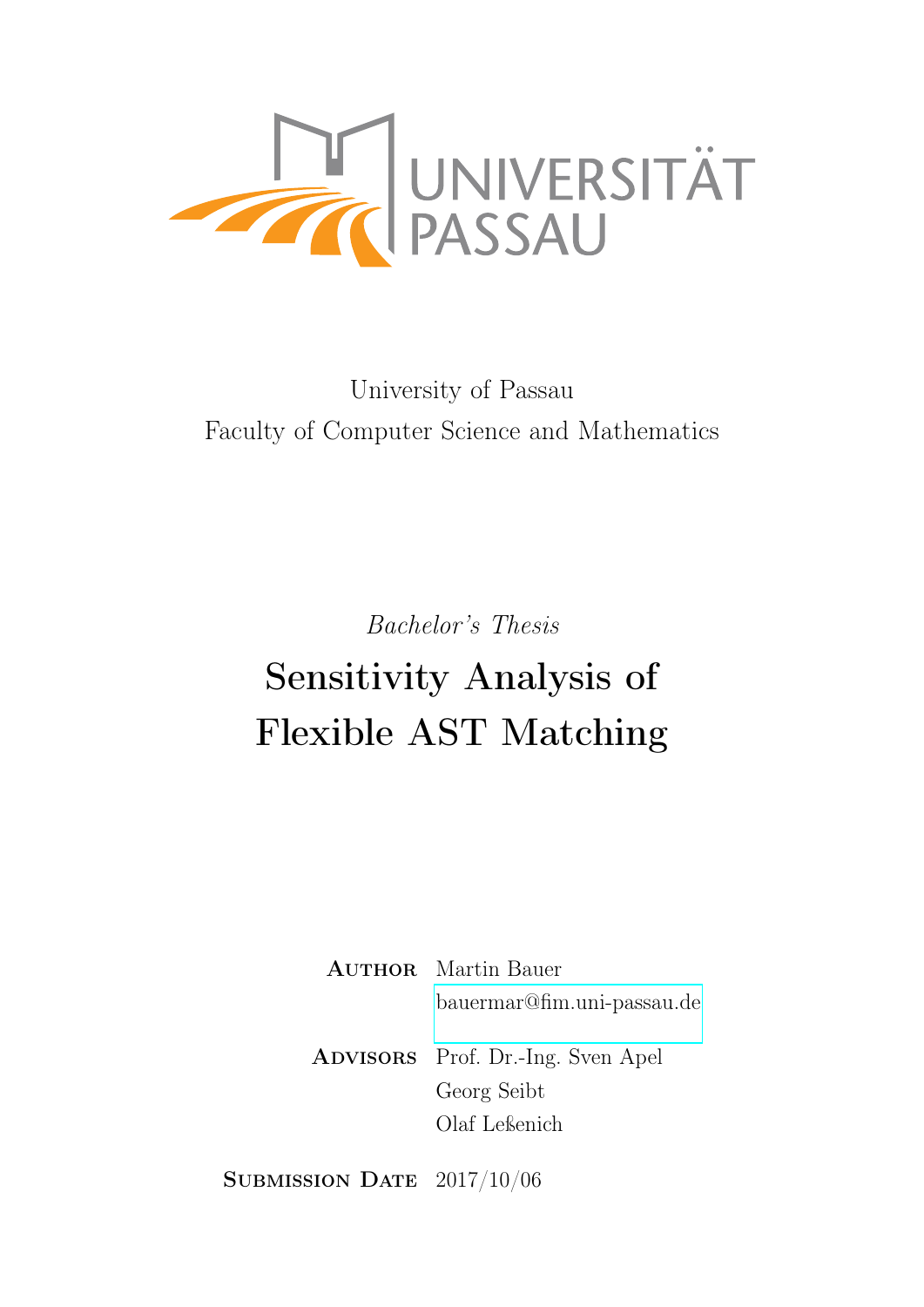#### Bauer, Martin:

Sensitivity Analysis of Flexible AST Matching Bachelor's Thesis, University of Passau, 2017.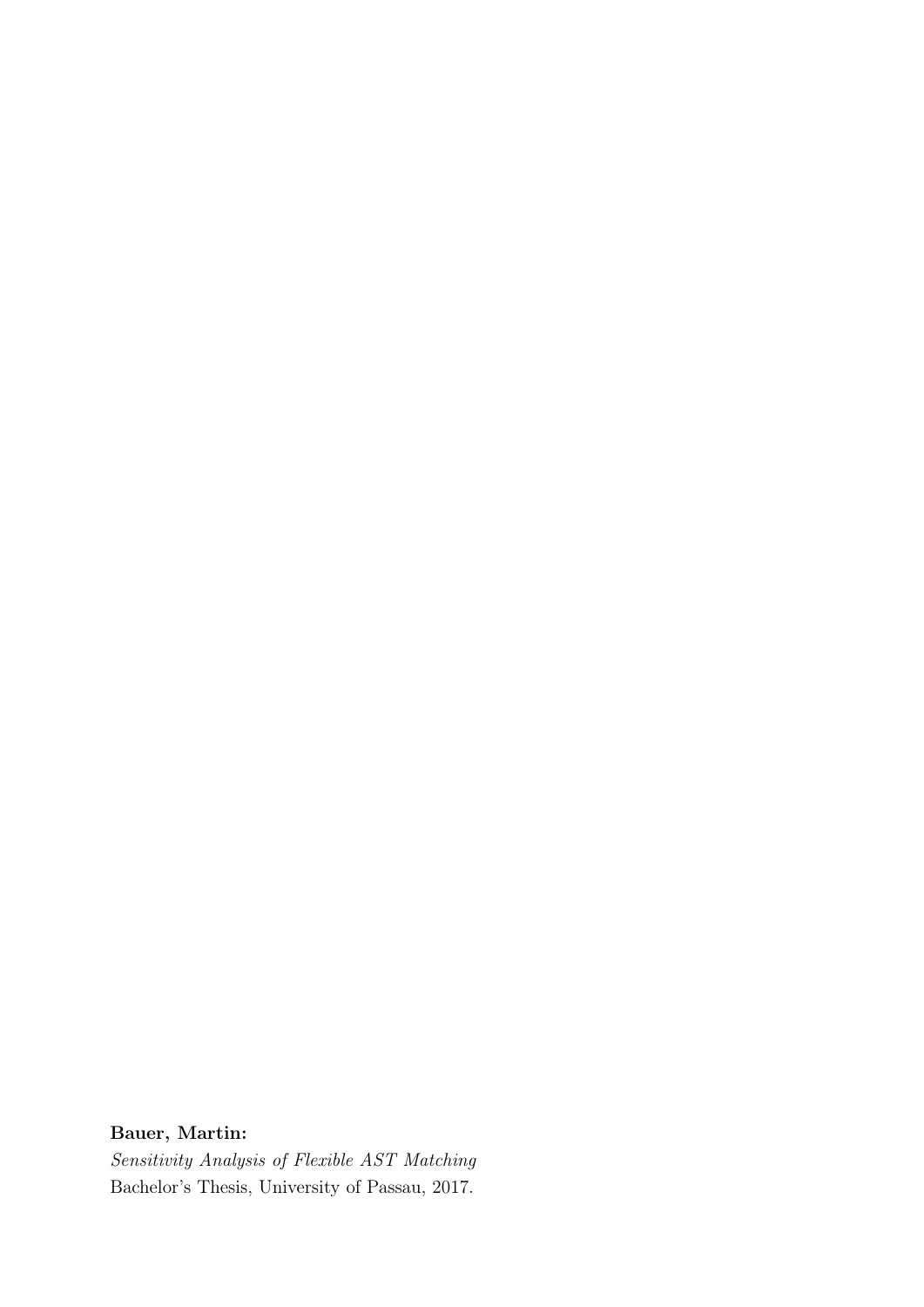# Abstract

The syntactic merge tool for Java programs JDime provides a matching algorithm based on Flexible Tree Matching, which allows to successfully match even complex changes with far less conflicts than an unstructured merge would produce.

This thesis studies the influence of numerous parameters in this matching algorithm, such as weightings in a cost model or an argument for a probability distribution. The research could not only identify a relation better merging results and the individual weightings but also confirm that another parameter has been chosen reasonably.

Furthermore, a filtering mechanism for AST nodes based on syntactic categories is added to the algorithm's implementation. This allows the matchings to be computed up to four times faster than before.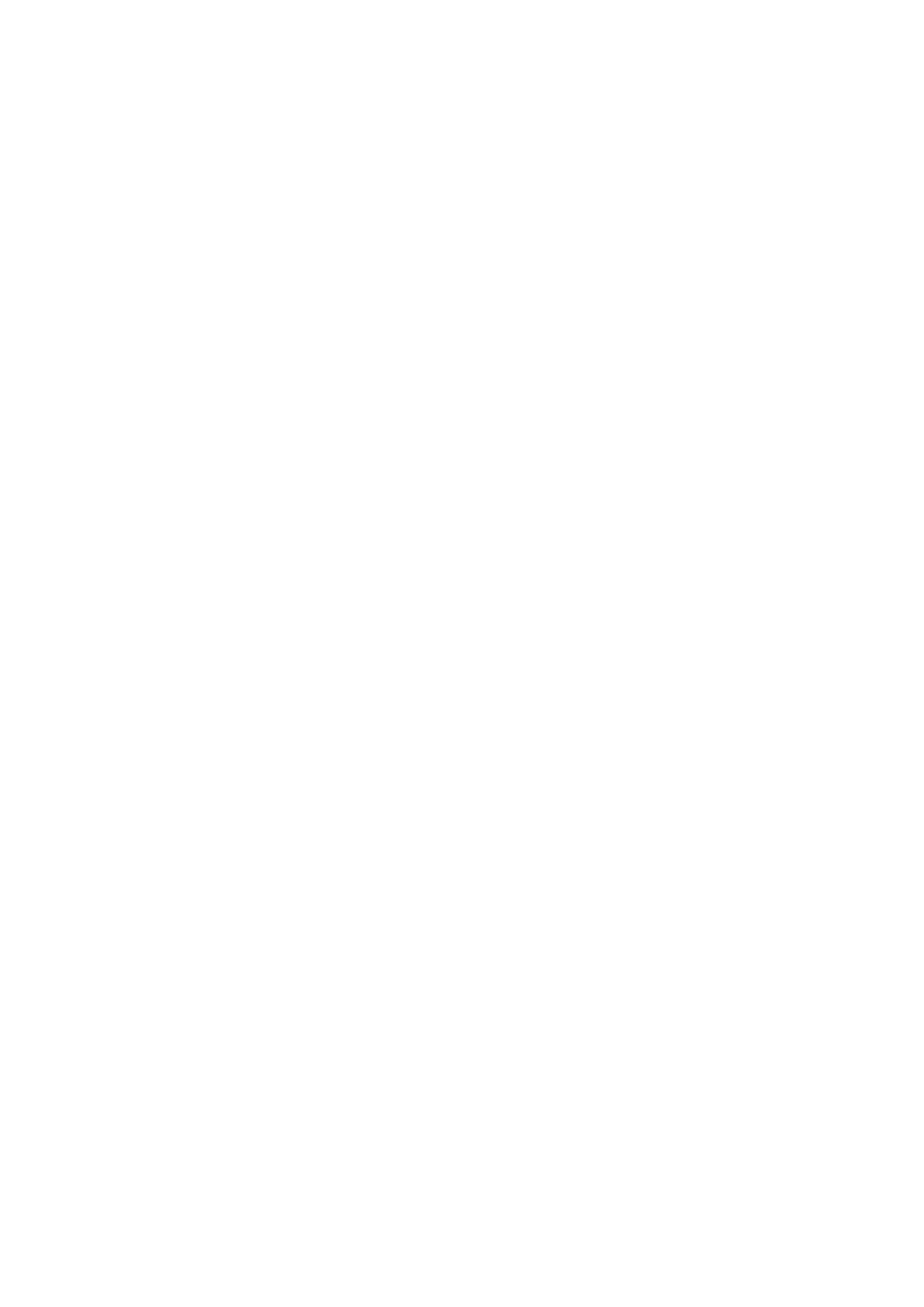# Contents

|                         |         | List of Figures                                | $\overline{\mathbf{V}}$ |
|-------------------------|---------|------------------------------------------------|-------------------------|
|                         |         | List of Tables                                 | VI                      |
|                         |         | List of Listings                               | VII                     |
|                         |         | List of Algorithms                             | <b>VIII</b>             |
| 1                       |         | Introduction                                   | 1                       |
|                         | 1.1     |                                                | 1                       |
|                         | 1.2     |                                                | $\overline{2}$          |
| $\bf{2}$                |         | <b>Background</b>                              | 3                       |
|                         | 2.1     |                                                | 3                       |
|                         | 2.2     |                                                | 4                       |
|                         | 2.3     | JDime.                                         | $6\phantom{.}6$         |
|                         | 2.4     |                                                | 8                       |
| 3                       |         | Weighting Edge Costs in Flexible Tree Matching | 9                       |
| 4                       |         | Altering the Metropolis Algorithm              | 11                      |
|                         | 4.1     |                                                | 11                      |
|                         | 4.2     |                                                | 12                      |
| $\overline{5}$          |         | <b>Merge Tasks</b>                             | 14                      |
| 6                       | Results |                                                | 19                      |
|                         | 6.1     |                                                | 19                      |
|                         | 6.2     |                                                | 25                      |
|                         | 6.3     |                                                | 26                      |
|                         | 6.4     |                                                | 28                      |
| $\overline{\mathbf{7}}$ |         | <b>Conclusion and Future Work</b>              | 32                      |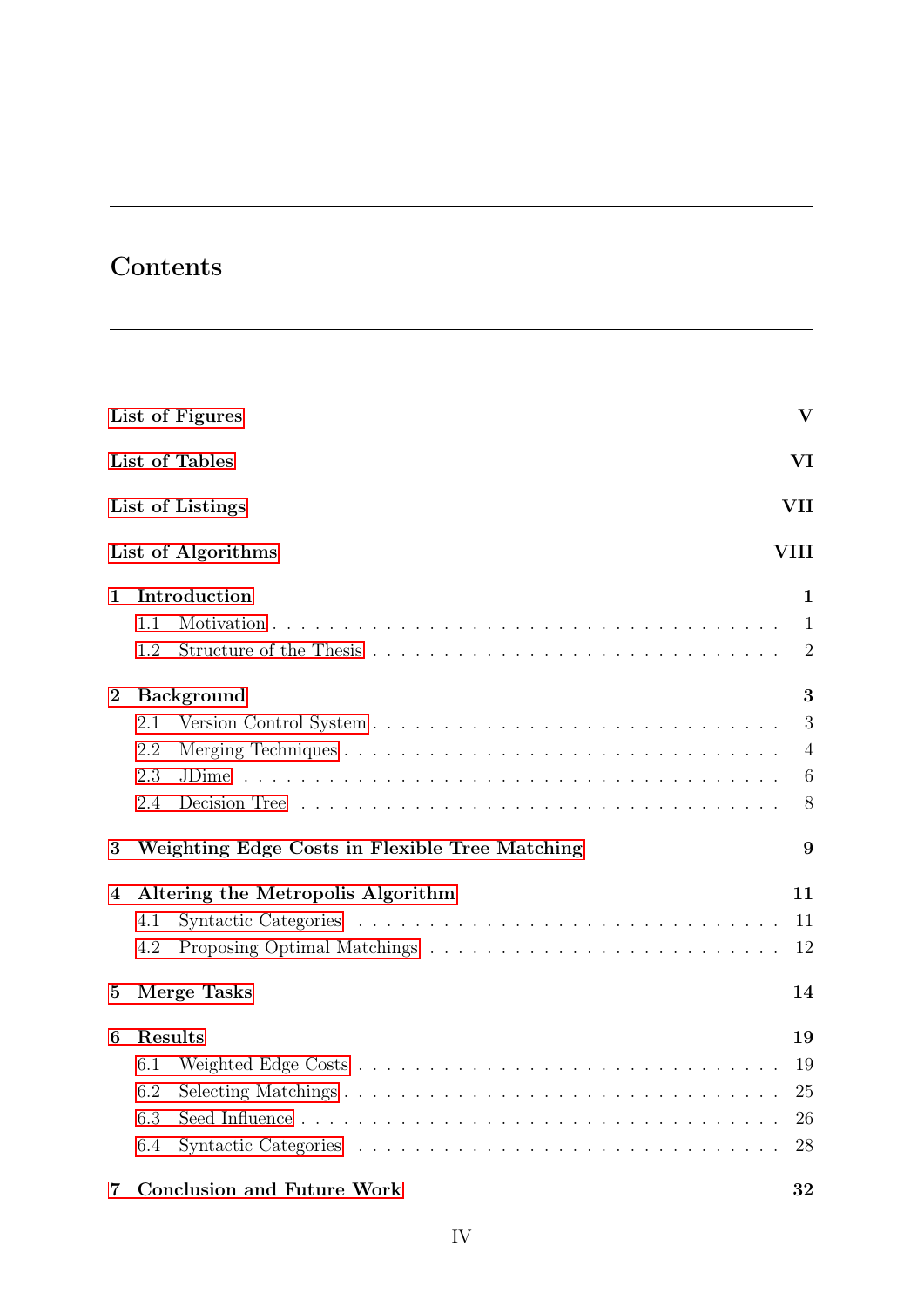# <span id="page-5-0"></span>List of Figures

| 2.1  |                                                                                       |                |
|------|---------------------------------------------------------------------------------------|----------------|
| 2.2  |                                                                                       | $-5$           |
| 2.3  |                                                                                       | $\overline{7}$ |
| 2.4  | A decision tree based on the data from Table $2.1 \ldots \ldots \ldots \ldots \ldots$ | 8              |
| 3.1  | A bipartite graph constructed from two trees                                          | $\overline{9}$ |
| 4.1  |                                                                                       | 12             |
| 6.1  |                                                                                       | 19             |
| 6.2  | Distribution of weights and scores (top $15\%$ )                                      | 20             |
| 6.3  | The left AST in a bipartite graph after the matching $\dots \dots \dots \dots$        | 21             |
| 6.4  | The right AST in a bipartite graph after the matching $\dots \dots \dots$             | 22             |
| 6.5  | Better matchings are produced by higher $w_r$ , $w_n$ and $w_o$ values                | 23             |
| 6.6  | Better matchings are produced by lower $w_a$ and $w_s$ values                         | 24             |
| 6.7  |                                                                                       | 24             |
| 6.8  | Score against probability of success and configurations $\ldots \ldots \ldots$        | 25             |
| 6.9  | Averaged score against probability of success and configurations                      | 25             |
| 6.10 | Range of the scores when evaluated with different seed values                         | 26             |
|      |                                                                                       | 27             |
|      | 6.12 Distribution of weights and scores using syntactic categories                    | 29             |
|      | 6.13 Distribution of weights and scores using syntactic categories (top $15\%$ ).     | 29             |
|      | 6.14 Influence of different seed values on the score using syntactic categories       | 30             |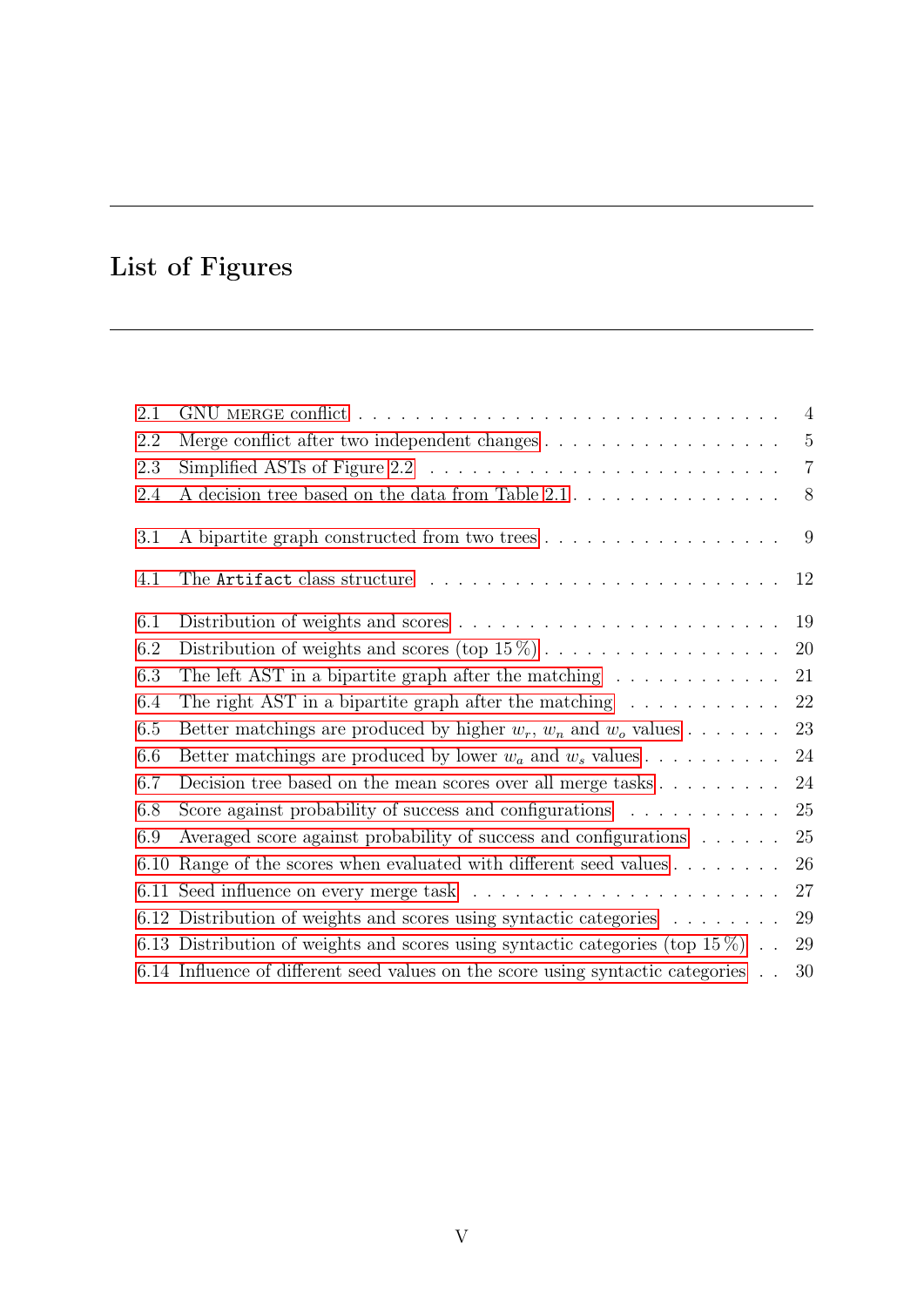# <span id="page-6-0"></span>List of Tables

| 2.1 Weekend activities based on weather and money 8                               |  |
|-----------------------------------------------------------------------------------|--|
|                                                                                   |  |
| 6.1 Size of the bipartite graph with and without syntactic categories $\ldots$ 28 |  |
| 6.2 Mean score of the merge tasks with and without categories  30                 |  |
| 6.3 Runtime of the merge tasks with and without categories 31                     |  |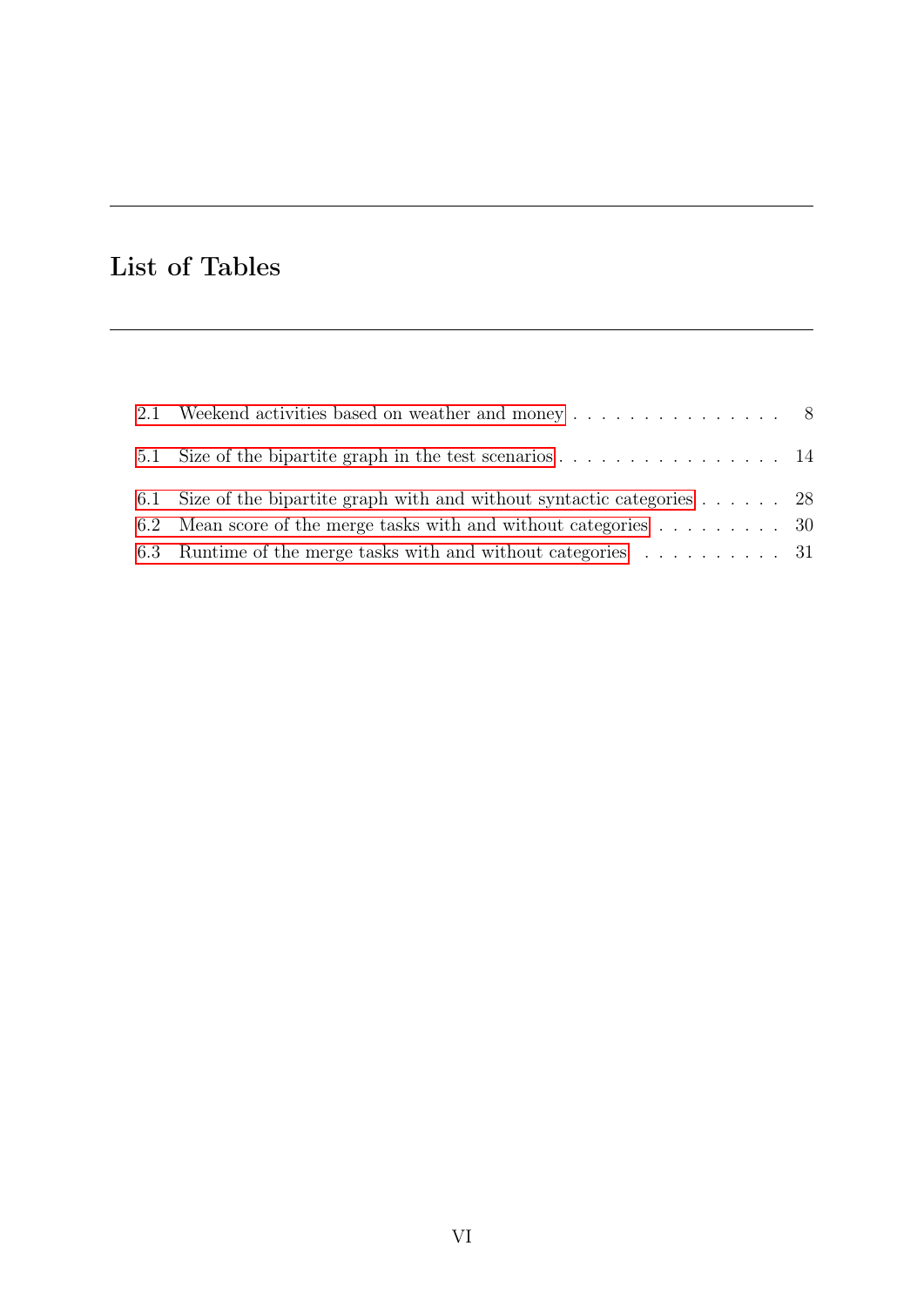# <span id="page-7-0"></span>List of Listings

| 2               | Merge task MULTIPLE $\ldots \ldots \ldots \ldots \ldots \ldots \ldots \ldots \ldots \ldots \ldots \ldots 15$ |  |
|-----------------|--------------------------------------------------------------------------------------------------------------|--|
| $\mathcal{E}$   | Merge task RENAMEDMETHOD $\ldots \ldots \ldots \ldots \ldots \ldots \ldots \ldots \ldots \ldots 15$          |  |
| $\overline{4}$  |                                                                                                              |  |
| $5^{\circ}$     |                                                                                                              |  |
| 6               |                                                                                                              |  |
| $7\overline{ }$ |                                                                                                              |  |
| 8               |                                                                                                              |  |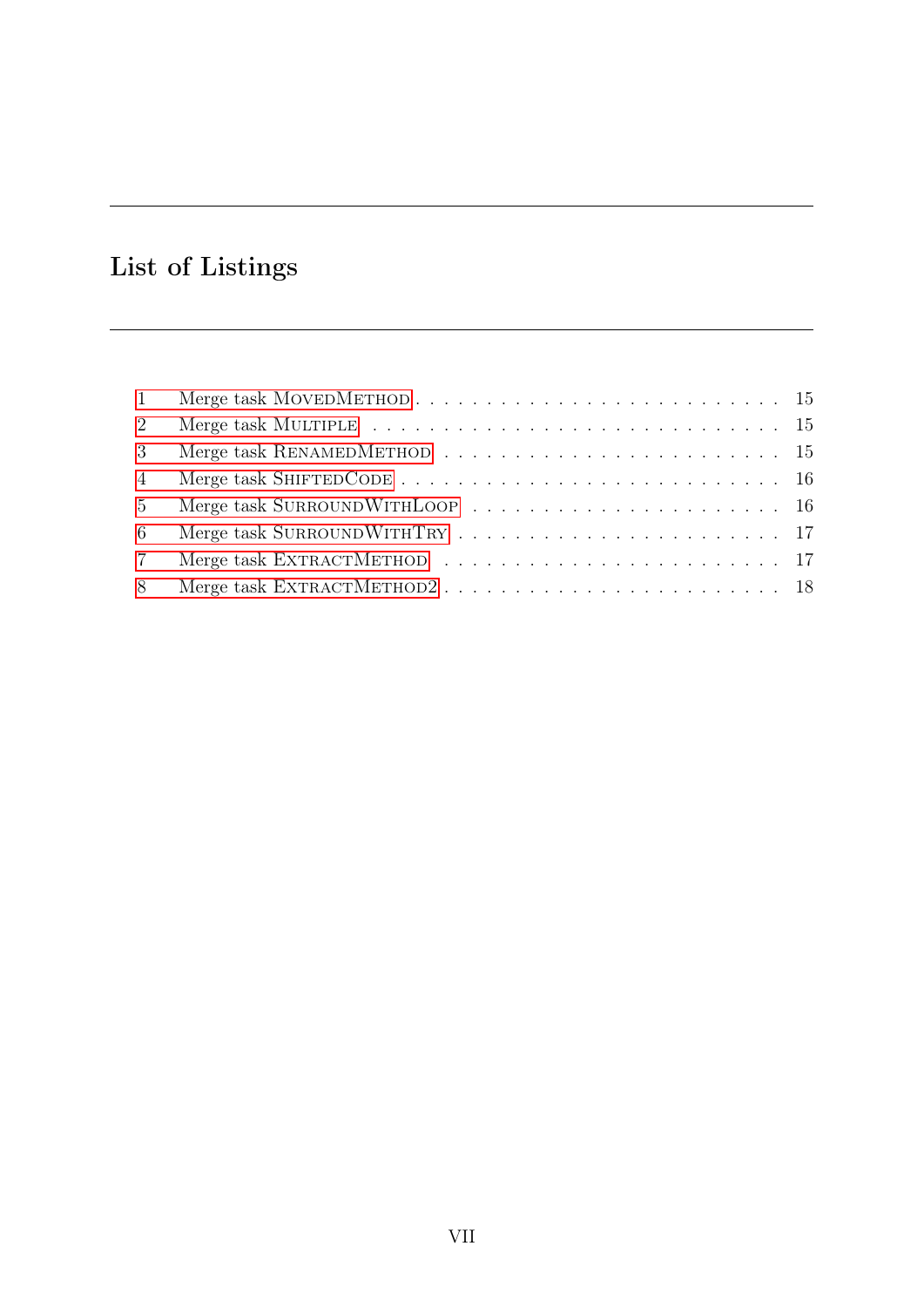# <span id="page-8-0"></span>List of Algorithms

|--|--|--|--|--|--|--|--|--|--|--|--|--|--|--|--|--|--|--|--|--|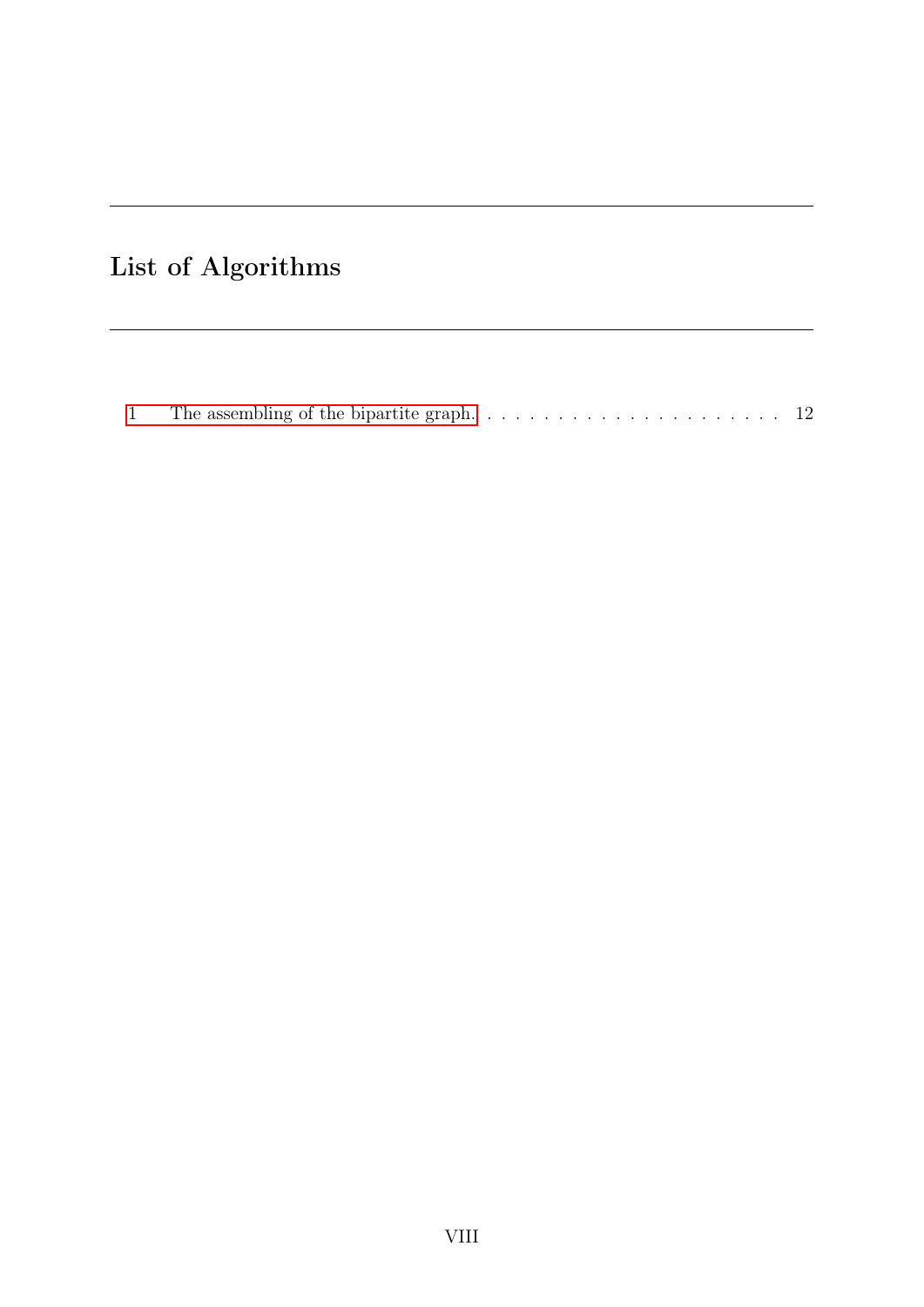# CHAPTER 1

# <span id="page-9-0"></span>Introduction

#### <span id="page-9-1"></span>1.1 Motivation

In projects of reasonable size, there are always multiple different contexts where work happens. Each feature, experiment, or alternative of a product is actually a context of its own: it can be seen as its own "topic", clearly separated from other topics. Most likely, there is at least one context for the "main" or "production" state, and another context for each feature, experiment, etc. In real-world projects, work always happens in multiple of these contexts in parallel. Keeping the work in those separate contexts is a huge help, but there will come a time when the changes from one context have to be integrated into another one. For example, when a feature has been completed, you usually want to integrate it into the "production" context [\[Gün14\]](#page-42-0).

In terms of Version Control Systems, such a workflow is called Feature-Branch-Workflow with its *branches* referring to the individual contexts. When merging multiple changes together, almost every Version Control System performs a simple line-based merge, i.e., it monotonously compares files line by line without ever knowing what the content of those files means. If there are lines where the merge tool gets stuck, the user has to manually resolve the conflicts, even in situations that appear obvious to the user.

An alternative approach is a so-called *structured merge*. This technique tries to get a deep knowledge of the data it is merging, which means it can more easily resolve conflicts than a line-based approach can. Structured merging appears to be a good fit for preventing conflicts when source code is involved because its nature is based on structured abstract syntax trees (AST) [\[Sei16,](#page-43-0) Section 1.1].

The merging tool JDime<sup>[1](#page-9-2)</sup> implements — among others — such a merging strategy, based on the Flexible Tree Matching algorithm, which contains many parameters that influence

<span id="page-9-2"></span><sup>&</sup>lt;sup>1</sup>Sven Apel and Olaf Leßenich. *JDime: Structured Merge with Auto-Tuning*. URL: [http://www.](http://www.infosun.fim.uni-passau.de/se/JDime/) [infosun.fim.uni-passau.de/se/JDime/](http://www.infosun.fim.uni-passau.de/se/JDime/) (visited on 10/03/2017).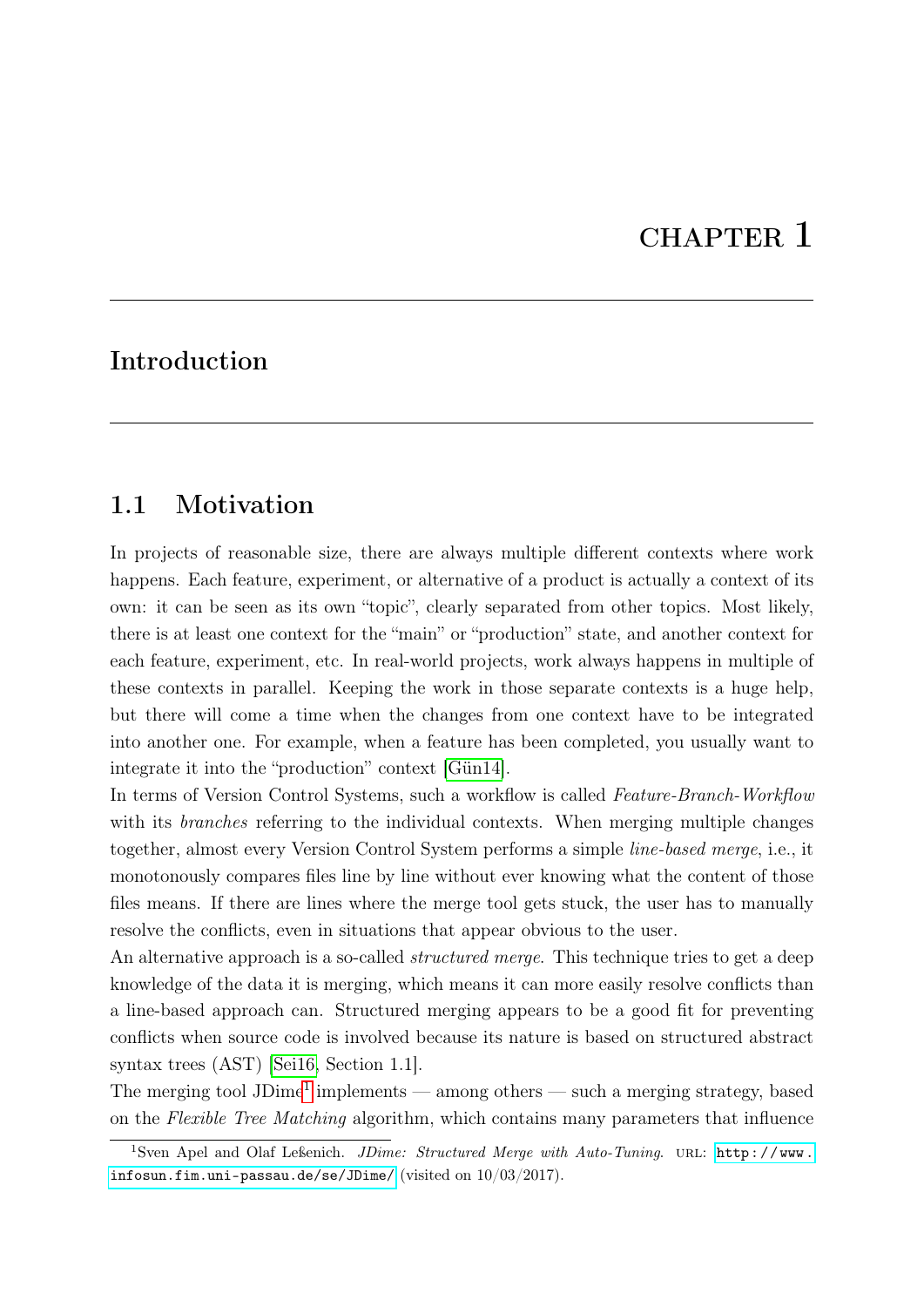the quality of the merging outcome. The goal of this thesis is to investigate these influence factors on the effectiveness and efficiency of the merging process.

### <span id="page-10-0"></span>1.2 Structure of the Thesis

This thesis is organized as follows: The first chapter gives a brief overview over the concepts like Version Control Systems and their various merging strategies. Afterwards, the theoretical foundation of Flexible Tree Matching is outlined in Chapter [3.](#page-17-0) The next chapter proposes a change to JDime's implementation and presents its stochastical parts. Each investigation in this paper is based on numerous test scenarios, which are described in Chapter [5,](#page-22-0) followed by the discussion of the results in Chapter [6.](#page-27-0) Some conclusions and the outline for future work are drawn in the final chapter.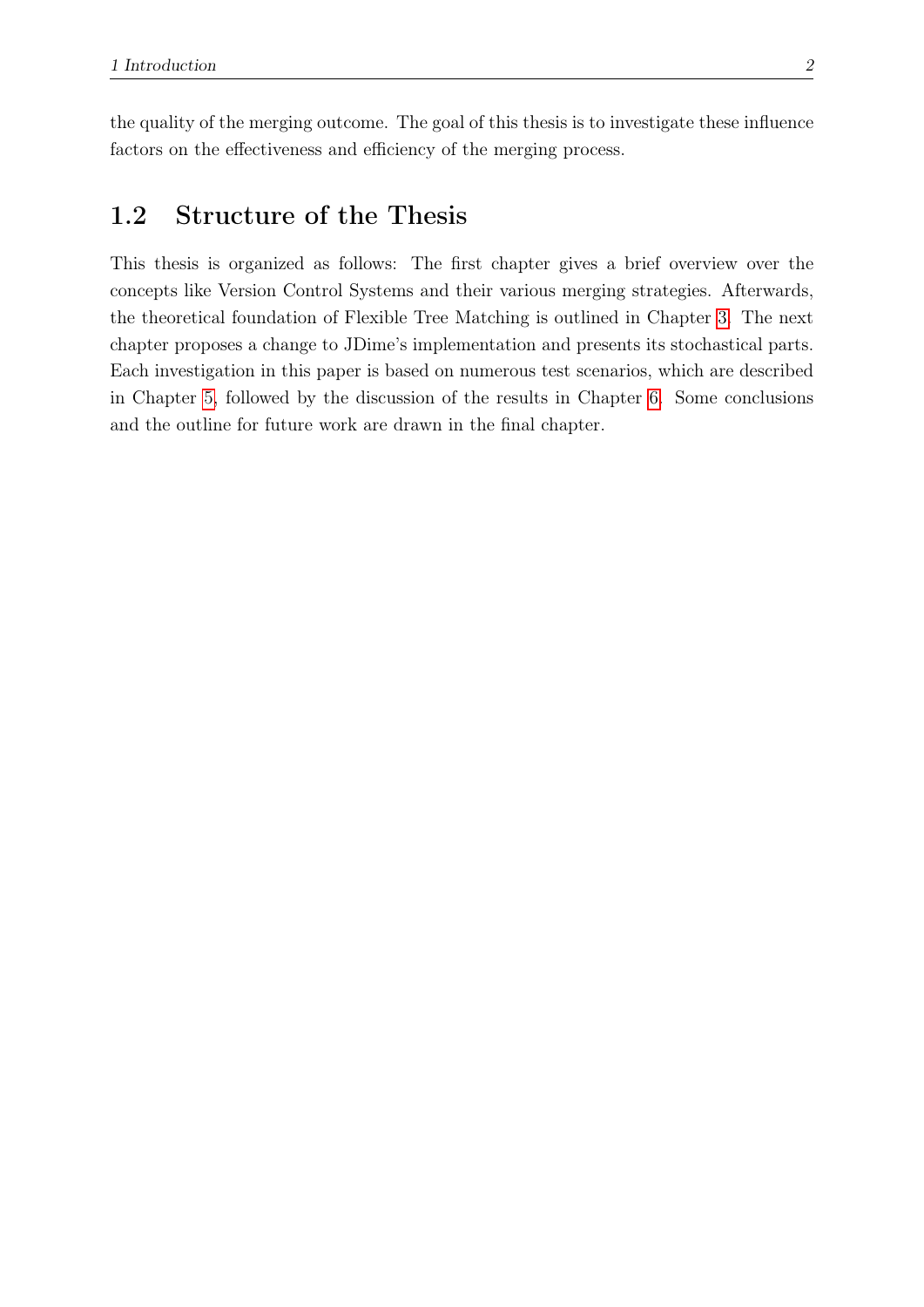# CHAPTER 2

### <span id="page-11-0"></span>Background

#### <span id="page-11-1"></span>2.1 Version Control System

A Version Control System (VCS) is a software that helps developers work together and maintain a complete history of their source code over time. Developers can easily go back in time and compare earlier versions of their code while minimizing disruption to all team members because the VCS keeps track of every modification to the code in a special kind of database.

Today, version control is an essential instrument for working on a project with several developers, since every member is continually writing new and changing existing source code. Team members working concurrently and even individuals who work on their own can benefit from the ability to work on independent streams of changes. Creating a socalled "branch" keeps multiple streams of work independent from each other while also providing the facility to merge that work back together. In some cases, the merge can be performed automatically, because there is sufficient history information to reconstruct the changes and more importantly the changes do not conflict. In other cases, the changes made in one branch are incompatible with those currently present in the merge destination. A VCS should discover this problem and solve it in an orderly manner. Needless to say, overwriting is no option, as work is lost when using this strategy. That's why most modern version control systems accept a commit of a modified file to the repository only if its original local copy matches the latest revision available in the repository. If someone else has committed a newer version of the file to the repository in the meantime, the developer has to merge this newer file with the locally changed one before a commit [\[Atl\]](#page-42-1).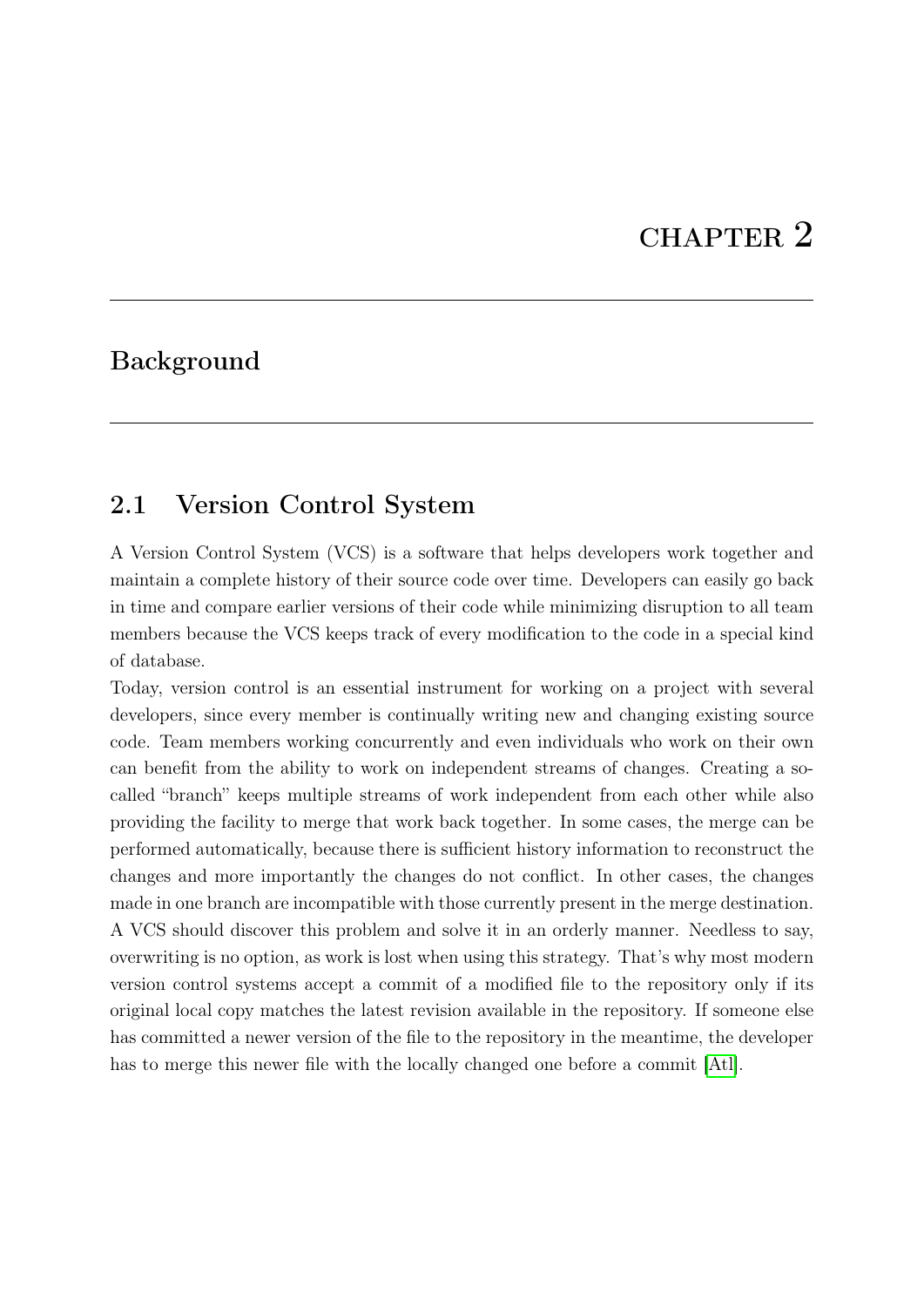#### <span id="page-12-0"></span>2.2 Merging Techniques

When merging multiple artifacts of source code, their differences have to be identified. This separate process is crucial for the quality of the merge. A wrongly detected change of a program element by the compare process — although it is actually unchanged in both versions — might lead to an unnecessary conflict while assembling the unified output in a later step of the merge. Nowadays, Version Control Systems usually perform a textual, line-based merge with a popular example being GNU MERGE. If no conflict occurred during the merge process, the output equals the successfully merged file. In case a conflict was detected, the output is enriched in the relevant places as shown in Figure [2.1](#page-12-1) [\[Inc08\]](#page-42-2).

```
content of merged file
<<<<<<< file1
conflicting lines in file1
=======
conflicting files in file2
>>>>>>> file2
content of merged file
```
#### Figure 2.1. GNU MERGE conflict.

The reason for the success of textual merge operations in modern Version Control Systems is its universal applicability and speed. Such a merge can be applied to all non-binary files regardless in size and content. This means, that developers do not need different tools for each programming language to merge their work, but one — the textual merge tool.

However, the downside is, that textual merge is rather weak when it comes to handling merge conflicts. In Java, for example, a very simple change like reordering methods, which has no impact on the semantic behavior, can lead to a lot of conflicts. Those have to be manually resolved in order to complete the merge. Furthermore, (re)formatting of code often produces conflicts, because the position of brackets and the indentation style might be different according to the settings of the developers' editor [\[Leß12,](#page-43-1) Section 3.4].

Consider for example the simple Java class in its base version in Listing [2.2.](#page-13-0) Now, imagine two developers are working independently on this class. The first developer changes the content of the two methods foo and bar. The second developer doesn't like the order of the methods and swaps them, leaving their content unchanged. What happens, if both commit and merge their work using a textual merge tool? Although the changes are quite simple and reproducible, the merge results in a conflict, which has to be resolved manually.

To overcome the disadvantages of a textual merge, especially to reduce the number of conflicts a user has to resolve by hand, one could use syntactic merge. This structured merge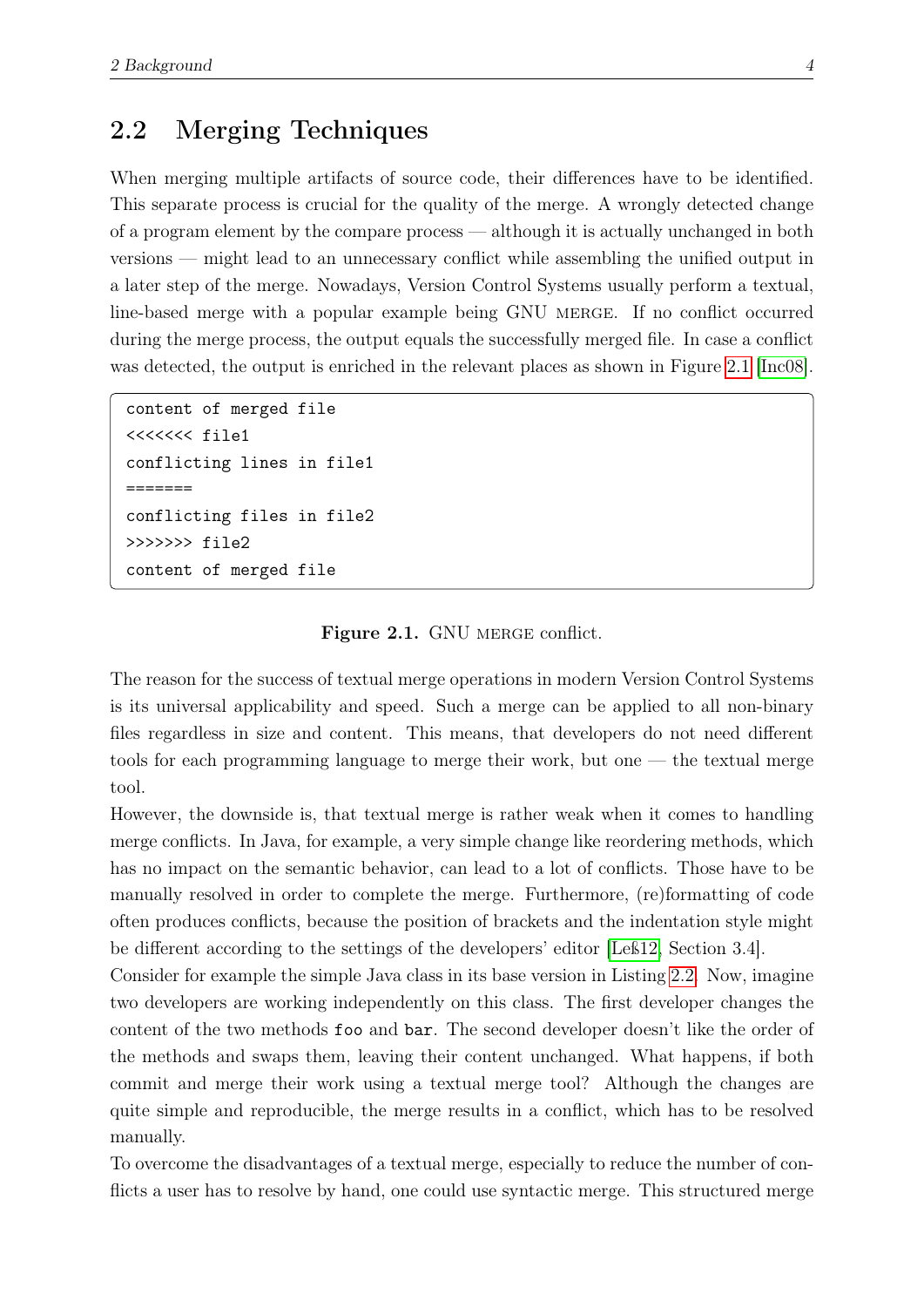<span id="page-13-0"></span>

Figure 2.2. Two developers are modifying a file at the same time. Once they have finished their work, they try to merge their changes back together, which in this case results in a conflict.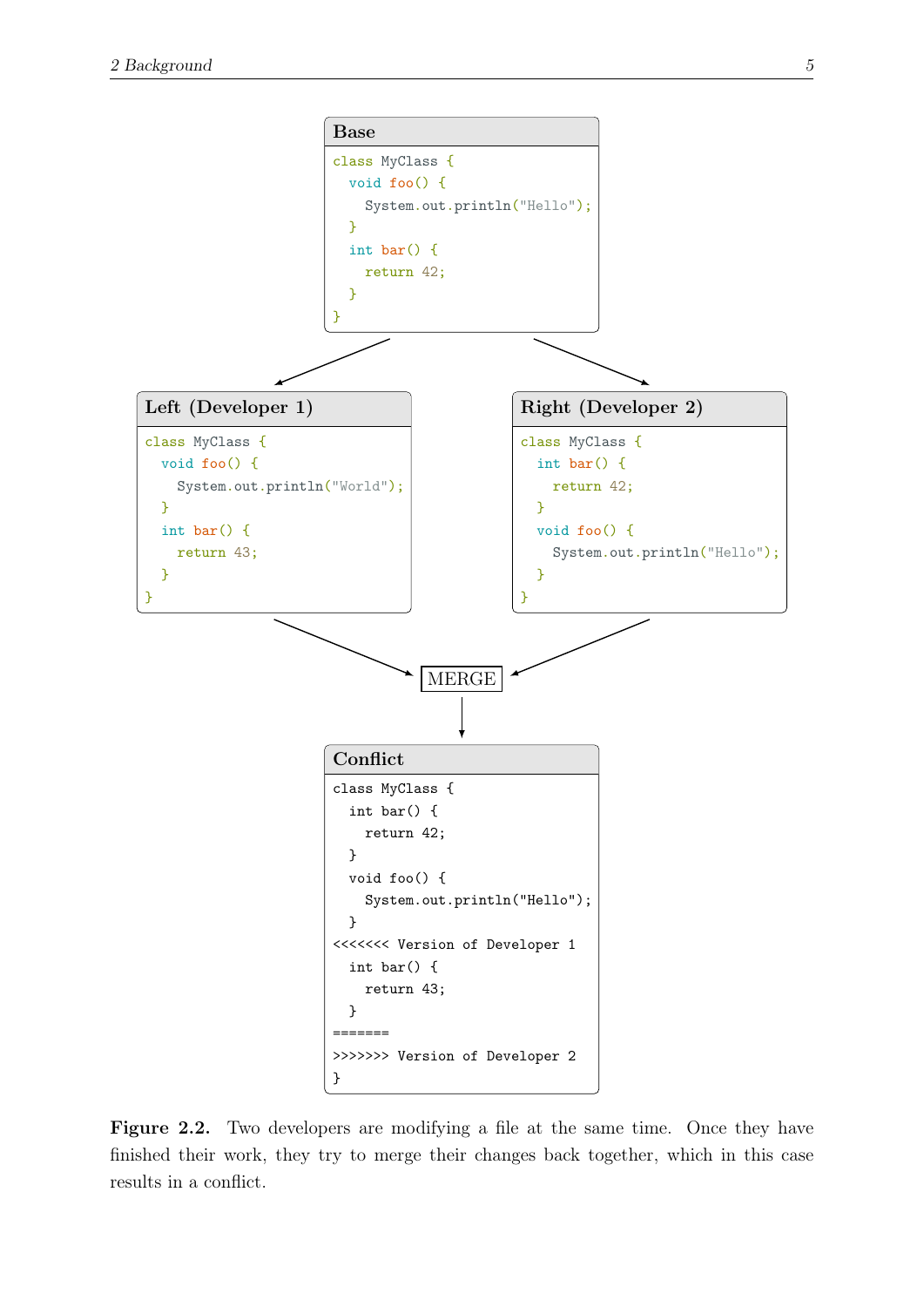exploits language-specific knowledge and can, therefore, compare and merge software artifacts better than textual merges. The underlying data structure for a syntactic merge is usually an abstract syntax tree, which requires the merge tool to parse the programs in advance and generate the corresponding tree.

Figure [2.3](#page-15-0) shows simplified abstract syntax trees for the modified versions of MyClass from Listing [2.2](#page-13-0) (Left and Right).

In order to compare two programs for this type of merge, both trees are traversed and the differing nodes are identified. Since the merge is applied to the trees, code formatting is no longer relevant. The previously mentioned ordering conflicts can also be detected as such, and in case of Java programs, simply ignored. Now, the output file can be generated by simply pretty-printing the abstract syntax tree.

This approach, however, has disadvantages as well: Syntactic merges are much slower than textual merges, mostly due to the complexity of their compare algorithms. A syntactic merge requires the input files to be syntactically correct, otherwise, the parser is not able to build the AST. Furthermore, it is restricted to certain file types since it uses syntactic knowledge of the programming languages in which the programs to be merged are written [\[Leß12,](#page-43-1) Section 3.5].

#### <span id="page-14-0"></span>2.3 JDime

JDime is a structured merge tool that can perform a syntactic three-way merge on Java programs. It focuses on providing a structured merge that can resolve more conflicts than an unstructured merge, but still retains a similar runtime. As Leßenich, Apel, and Lengauer [\[LAL15\]](#page-42-3) proved, JDime is a viable alternative to traditional line-based merging. An auto-tuning approach that first attempts a line-based merge and then a structured merge if there are conflicts, allows JDime to be up to 92 times faster than purely structured tools, 10 times on average.

In an earlier version, JDime did not have the ability to solve conflicts that involved nodes on different levels in the AST. While this had no effect on merging of reordered or reformatted code, it lacked the capability to merge situations like code being surrounded by constructs such as loops or conditional statements. The master's thesis of Seibt [\[Sei16\]](#page-43-0), therefore, added an implementation of Flexible Tree Matching [\[Kum+11\]](#page-42-4) to JDime, which relaxes the rigid requirements of the tree matching algorithm in favor of a tunable formulation in which the role of hierarchy can be controlled.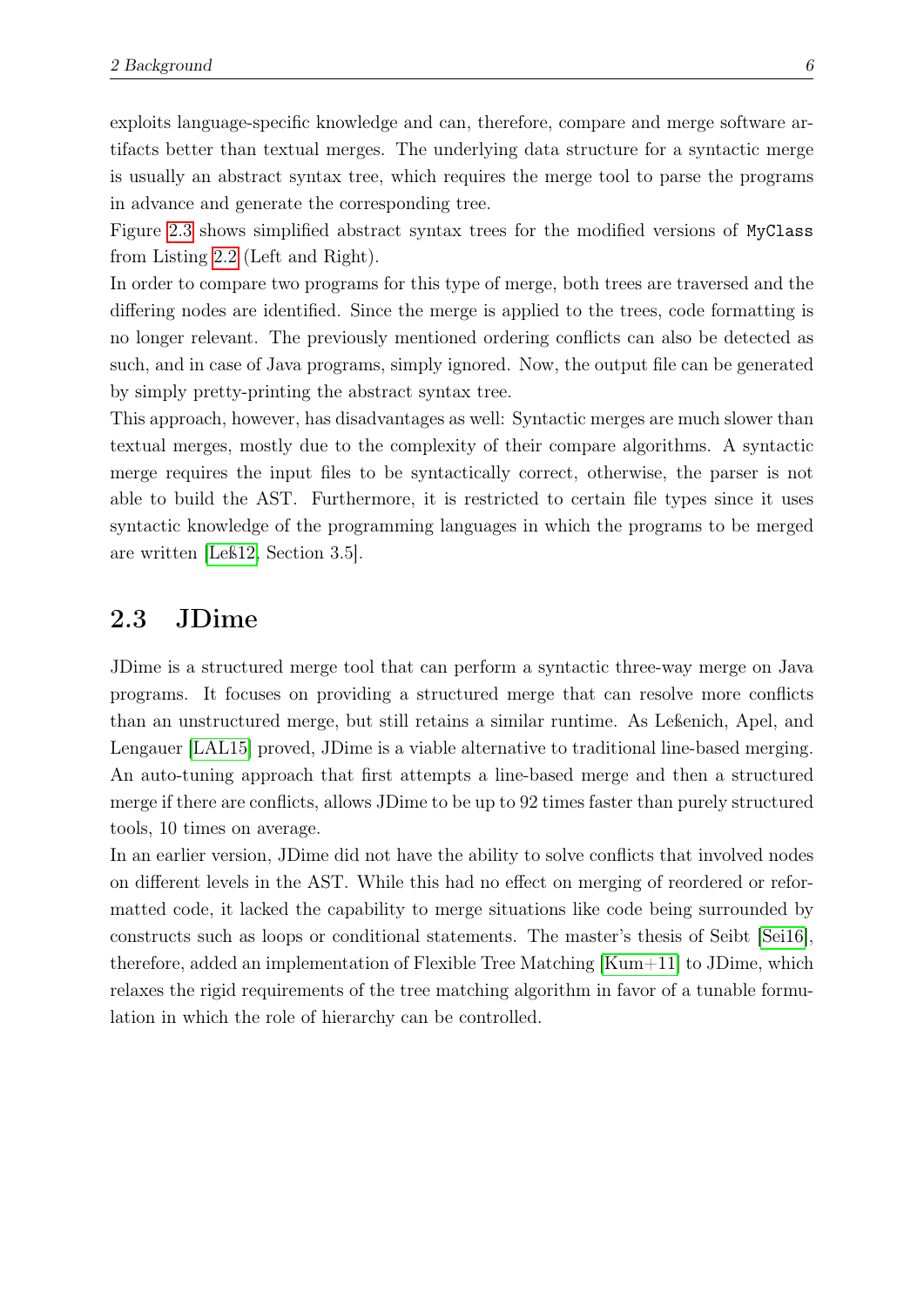<span id="page-15-0"></span>

(a) A simplified AST of the left class in Figure [2.2.](#page-13-0)



(b) A simplified AST of the right class in Figure [2.2.](#page-13-0)

Figure 2.3. Simplified ASTs of Listing [2.2.](#page-13-0) Notice that the reordering of the methods resulted in a simple swap in the root node's children. The change in the value of the method parameters introduced two new nodes 7 and 12, that replace their predecessors.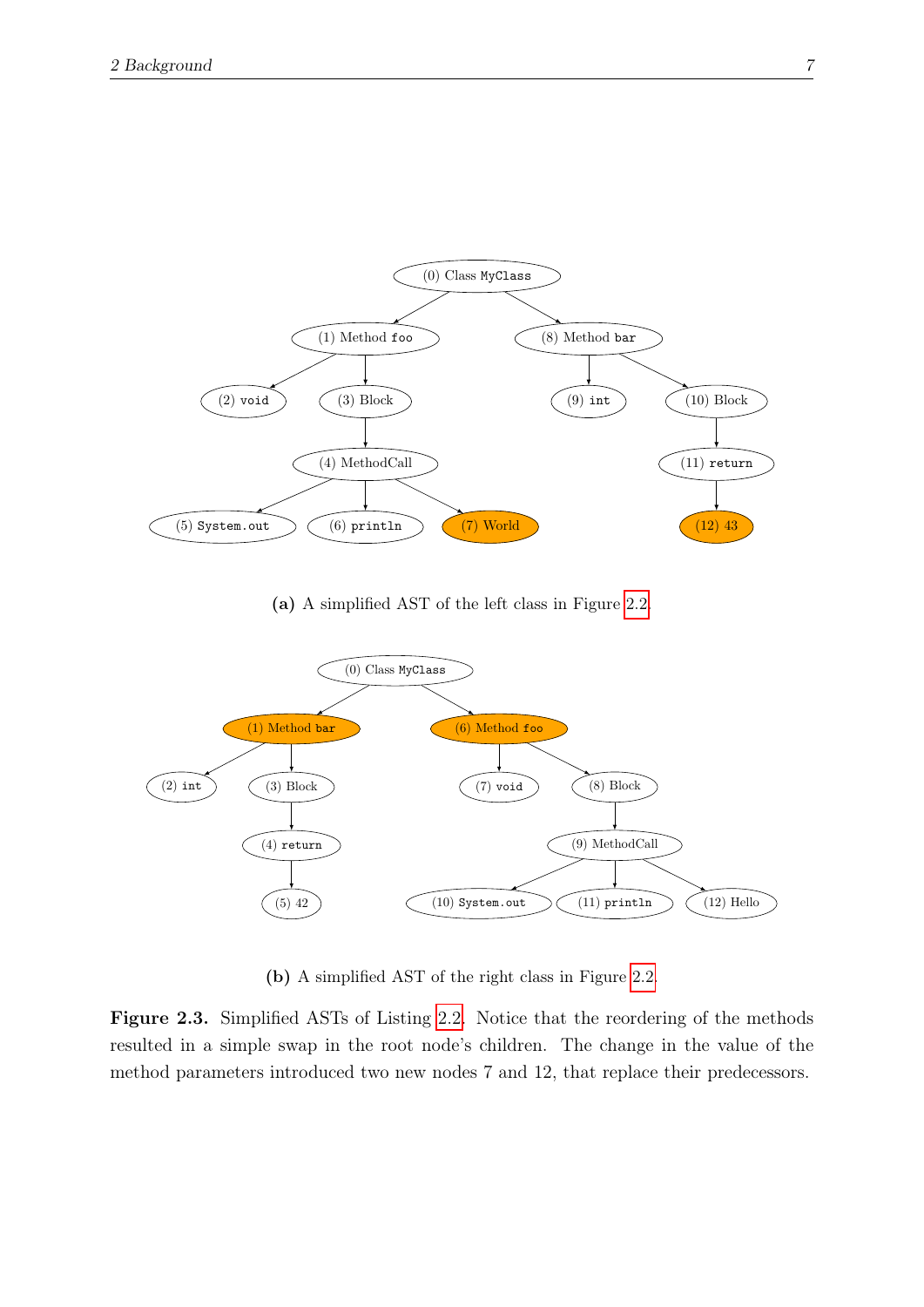#### <span id="page-16-0"></span>2.4 Decision Tree

A Decision Trees is a non-parametric supervised learning method used for classification and regression. The goal is to create a model that predicts the value of a target variable by learning simple decision rules inferred from data features [\[dev17\]](#page-42-5). It breaks down a dataset into smaller and smaller subsets while at the same time an associated decision tree is incrementally created. The final result is a tree with decision nodes and leaf nodes. The deeper the tree, the more complex the decision rules, and the fitter the model [\[Say\]](#page-43-2). Consider the following example inspired by Hawks [\[Haw\]](#page-42-6): You are making your weekend plans, but there are a few unknown factors that will determine what you can and can't do. Depending on the weather and your current financial situation you come up the following table.

| Weather | Money | Activity    |
|---------|-------|-------------|
| sunny   | rich  | play tennis |
| sunny   | poor  | play tennis |
| rainy   | poor  | stay in     |
| windy   | poor  | cinema      |
| windy   | rich  | shopping    |

<span id="page-16-2"></span>Table 2.1. Weekend activities based on weather and money.

The advantage of the decision tree is its graphical representation of possible solutions to a decision based on certain conditions. Rather studying a table with possibly thousands of entries the decision tree helps you "see" the (potential) structure behind the data. Figure [2.4](#page-16-1) gives an example of a decision tree based on the data from Table [2.1.](#page-16-2) The decision nodes are represented by squares and leafs by ellipses.

<span id="page-16-1"></span>

Figure 2.4. A decision tree based on the data from Table [2.1.](#page-16-2)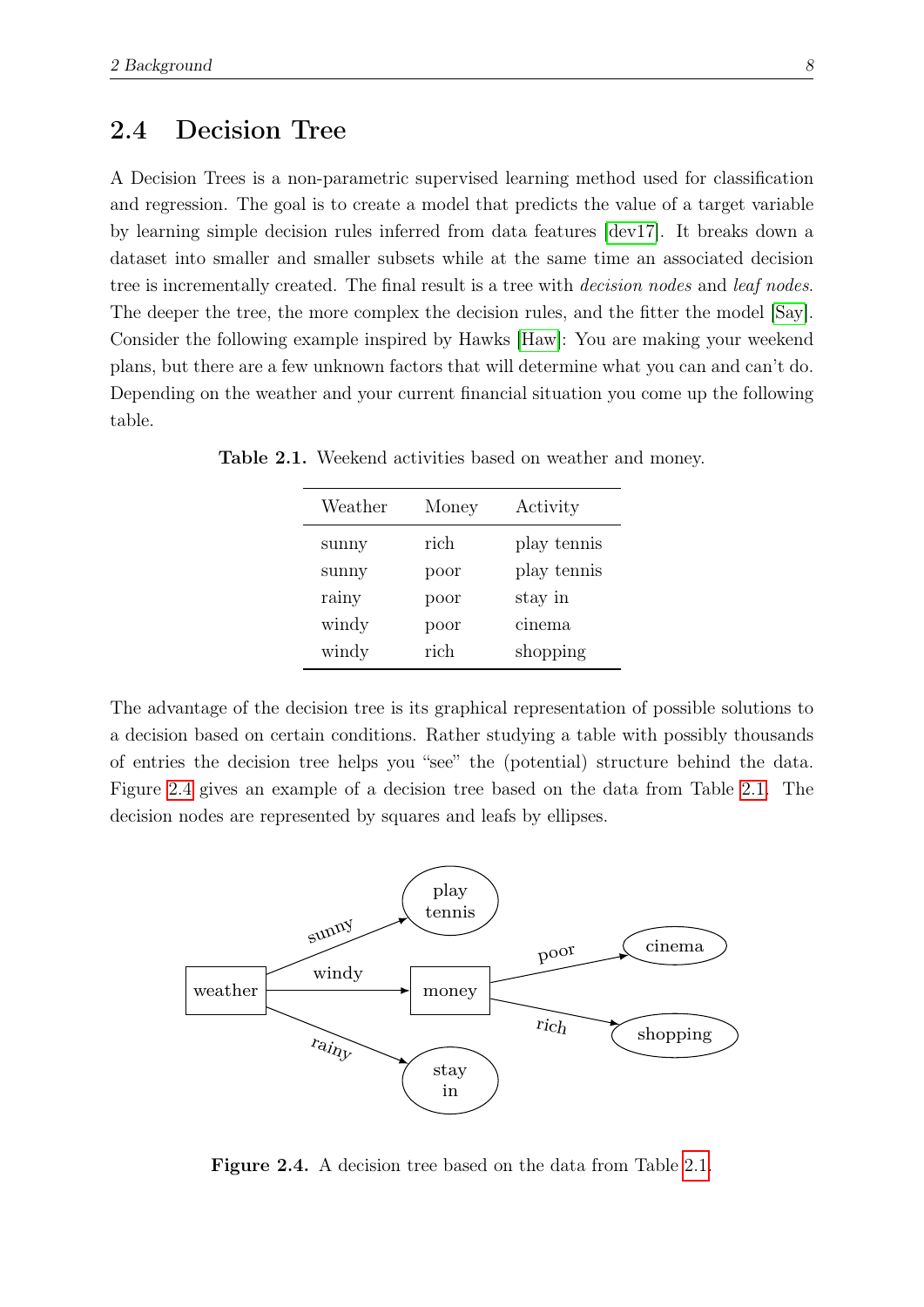# CHAPTER 3

# <span id="page-17-0"></span>Weighting Edge Costs in Flexible Tree Matching

In the structural merging domain, one has to find an injective binary relation M between two labeled trees L and R. That means M is a strict subset of the cartesian product of the trees' nodes because no node from  $L$  or  $R$  occurs in more than one element of  $M$ . The matching  $M$  is then interpreted as a bipartite graph between the nodes of the trees (Figure [3.1\)](#page-17-1).

<span id="page-17-1"></span>

Figure 3.1. A bipartite graph constructed from two trees.

The edges represent operations transforming  $L$  into  $R$ . A matching between nodes with a different label corresponds to a renaming; nodes that are not mapped represent deletion and insertion depending on the tree, they are missing in.

The Flexible Tree Matching algorithm is based on a cost model which uses weighted costs to describe properties of a matching. Given a function  $c(l, r)$  calculating the cost of a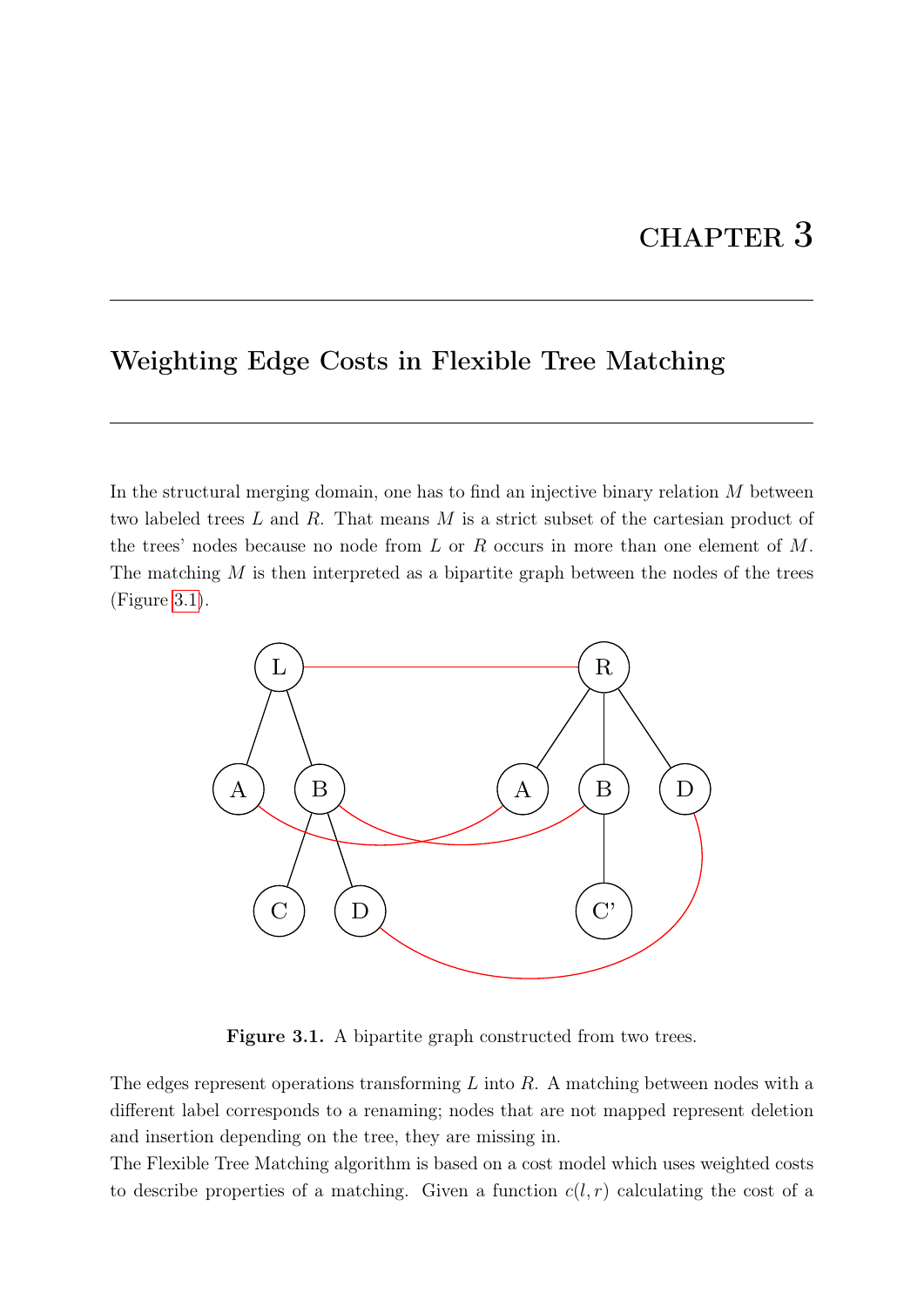matching  $(l, r) \in M$ , i.e., the cost of an edge in the graph, the problem of tree matching is finding a set of matchings  $M$  that minimizes the sum of the costs defined as

$$
c(M) = \frac{1}{|L| + |R|} \sum_{l,r \in M} c(l,r).
$$

The cost calculation for a single matching  $(l, r)$  is split up into multiple parts:

$$
c(l,r) = \begin{cases} w_n & \text{if } l = \bigotimes_L \text{ or } r = \bigotimes_R, \\ c_r(l,r) + c_a(l,r) + c_s(l,r) & \text{otherwise.} \end{cases}
$$

 $\mathcal{O}_L$  and  $\mathcal{O}_R$  denote auxiliary no-match nodes and allow weighting the cost with  $w_n$  when a node could not be matched. If  $(l, r)$  represents an actual match, its cost equals the sum of all three  $c_r$ ,  $c_a$  and  $c_s$ .

The relabeling term  $c_r$  represents the cost of matching two nodes that have different labels.

$$
c_r(l,r) = \begin{cases} 0 & \text{if } l \text{ and } r \text{ match,} \\ w_r & \text{otherwise.} \end{cases}
$$

The ancestry cost  $c_a$  describes violating ancestry relationships between the tree nodes in L and R. This cost function examines the children of L and R to count the ones not being matched to children of the opposite node.

The sibling cost  $c_s$  penalizes edges that fail to preserve sibling relationships between trees. The two costs  $c_a$  and  $c_s$  are internally weighted by  $w_a$  and  $w_s$  respectively. Since the actual cost calculation is not germane in this thesis, it is omitted here and simply denoted by  $\hat{c}_a$  and  $\hat{c}_s$ . See [\[Kum+11,](#page-42-4) section 3] for the mathematical details.

$$
c_a(l,r) = w_a \cdot \hat{c}_a(l,r,M)
$$
  

$$
c_s(l,r) = w_s \cdot \hat{c}_s(l,r,M)
$$

Furthermore, in an AST, the order of a node's children may be relevant, which lead to the addition of a new ordering cost by Seibt [\[Sei16\]](#page-43-0). The function  $c<sub>o</sub>$  and its weight  $w<sub>o</sub>$ penalize matchings that introduce an ordering which is being violated by other matchings. See [\[Sei16,](#page-43-0) section 3.5.2].

$$
c_o(l,r) = w_o \cdot \hat{c}_o(l,r,M)
$$

Thus, the cost of a matching  $(l, r)$  can be expressed as

$$
c(l,r) = \begin{cases} w_n & \text{if } l = \bigotimes_L \text{ or } r = \bigotimes_R, \\ c_r(l,r) + c_a(l,r) + c_s(l,r) + c_o(l,r) & \text{otherwise.} \end{cases}
$$

To generate optimal matchings, the Flexible Tree Matching algorithm requires a domainspecific configuration via its parameters. The aim of this thesis is to analyze the influence of those weightings  $w_n$ ,  $w_r$ ,  $w_a$ ,  $w_s$  and  $w_o$  on the matchings the algorithm produces.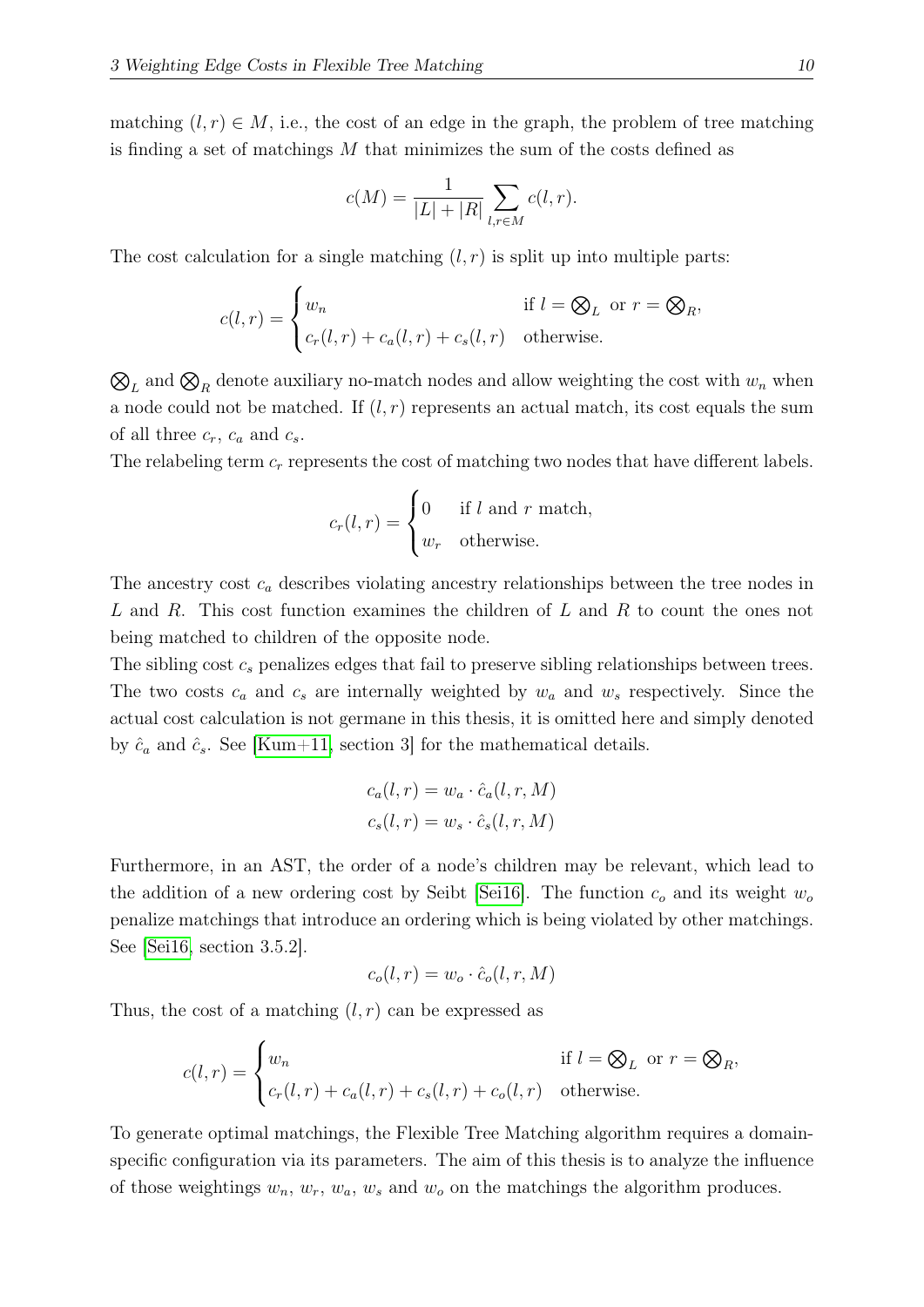### <span id="page-19-0"></span>Altering the Metropolis Algorithm

In JDime, the Metropolis algorithm [\[CG95\]](#page-42-7) is responsible for approximating the set of matchings with the lowest cost. The algorithm starts by assembling the complete bipartite graph G and calculates the cost bounds<sup>[1](#page-19-2)</sup> for all matchings. These matchings M are then sorted by increasing bound. Every iteration of the Metropolis algorithm proposes a new set of matchings by choosing an index  $j \in [1, |M|]$  and fixing the first j matchings in M. Those fixed matchings are then completed to a set that satisfies the constraint that for every node in the left and right tree there is exactly one matching containing that node.

### <span id="page-19-1"></span>4.1 Syntactic Categories

When JDime builds the bipartite graph, it will try to match every node from the left AST with every node from the right AST, even though in many cases, this is unnecessary. For instance, a node representing a class declaration does not need to be matched to variable declaration nodes. Therefore, a filtering mechanism is proposed such that JDime considers only matchings with the same syntactic category.

At the heart of the JDime architecture is the Artifact class, which  $-$  in the current version — represents either a file in a directory tree or a node in an AST. The matching algorithm operates on any kind of Artifact, which means that in order to support syntactic categories, each artifact has to be assigned a category. This is implemented via a new abstract method categoryMatches(Artifact) in the abstract base class Artifact (Figure [4.1\)](#page-20-1) that is implemented by concrete artifacts with regards to their needs.

ASTNodeArtifact uses the Java class of the AST nodes created by ExtendJ[2](#page-19-3) as its syntactic category. This leads to a high granularity in categories because those classes boil down to expression level (e.g. MethodDecl, ThrowStmt, AndBitwiseExpr, etc.).

<span id="page-19-3"></span><span id="page-19-2"></span><sup>&</sup>lt;sup>1</sup>[Sei16,](#page-43-0) Section 3.2.

<sup>2</sup>http://jastadd.org/web/extendj/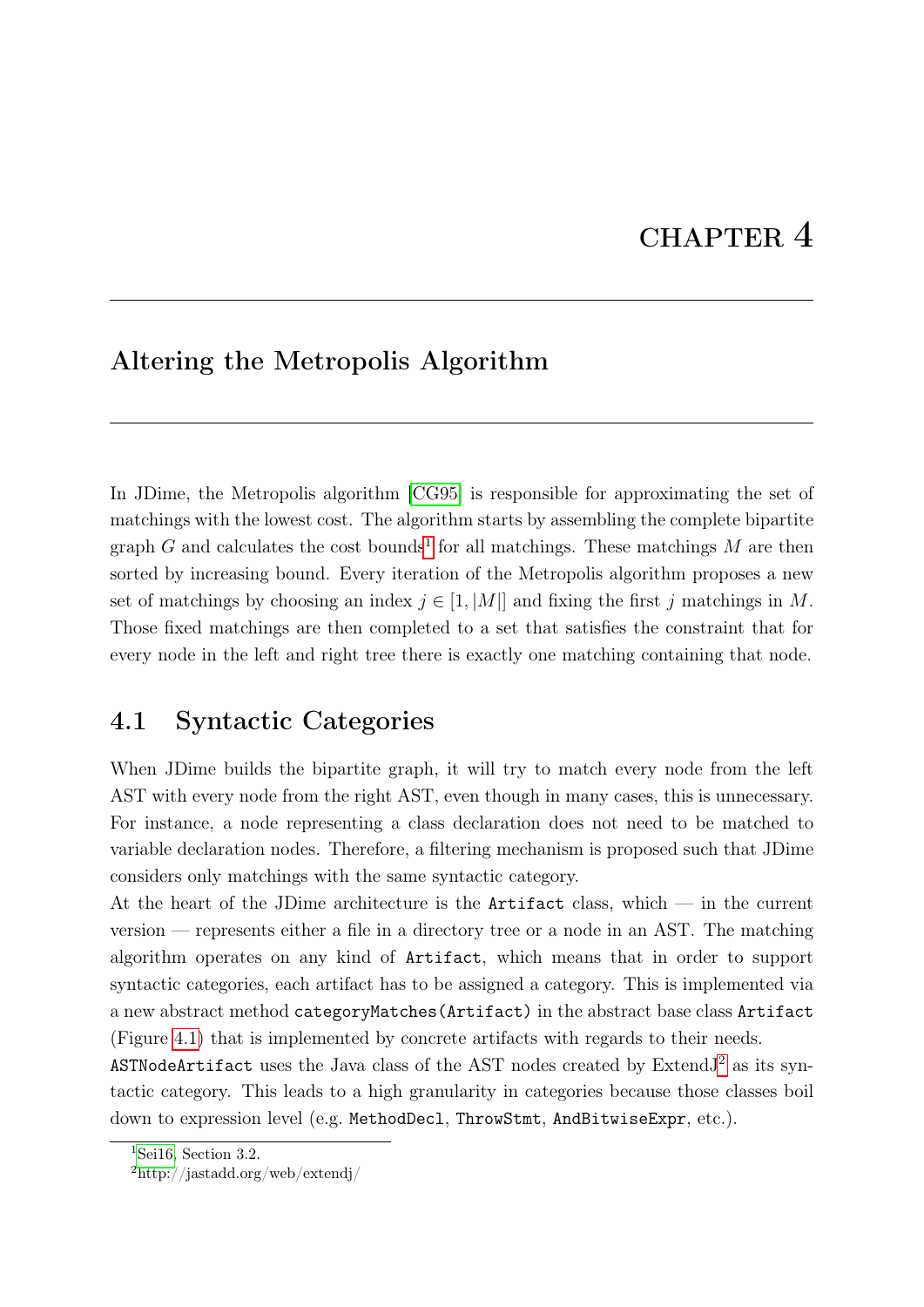<span id="page-20-1"></span>

Figure 4.1. The Artifact class structure.

The FileArtifact's categories are based on the type of the file, i.e., directories and regular files.

Since every node in the bipartite graph is an **Artifact**, the CostModelMatcher can identify compatible nodes and only add a matching to the bipartite graph, if the categories of those two nodes match or one of them is a no-match node, i.e., the edge represents an addition or deletion. Algorithm [1](#page-20-2) shows the procedure for the assembling of the graph.

```
Algorithm 1: The assembling of the bipartite graph.
  Input: left AST, right AST
  Output: bipartite graph
1 bipartiteGraph ← empty graph;
2 foreach lNode in left AST including no-match node do
3 foreach rNode in right AST including no-match node do
4 \mid edge \leftarrow (INode, rNode);
5 if isAddition(edge) or isDeletion(edge) or categoryMatches(INode, rNode)
          then
\begin{array}{c|c|c|c} 6 & | & | & \n\end{array} add (bipartite Graph, edge);
7 \mid end
8 end
9 end
```
# <span id="page-20-2"></span><span id="page-20-0"></span>4.2 Proposing Optimal Matchings

Once the bipartite graph is created, JDime can fix a portion of the matchings, which is defined by an index in the list of possible matchings. Instead of always fixing the matching with the lowest cost (index 0), a random index is chosen. This method ensures that less costly matchings are more likely to be fixed as they have a lower index in the sorted list, but still allows other matchings with a higher cost to be fixed. The randomness in JDime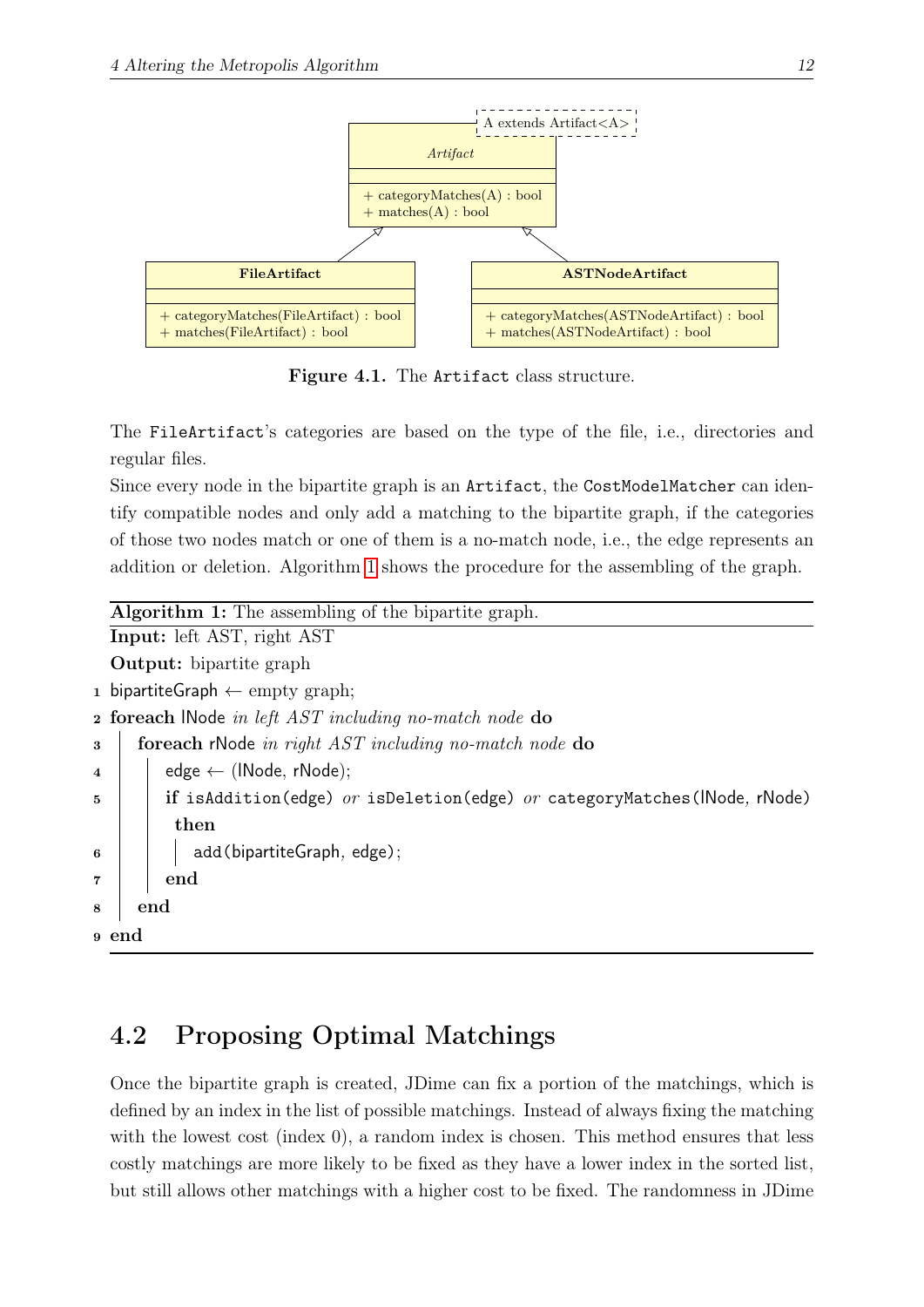is implemented using a negative binomial distribution where  $r = 1$ . The probability function is defined as

$$
P({X = k}) = p(1 - p)^{k}.
$$

This thesis investigates the choice of  $p = 0.7$  to see, whether the correctness of the algorithm can be improved by using different values.

In addition to the probability of success, the implementation of Flexible Tree Matching uses a seed to initialize a pseudorandom number generator for the negative binomial distribution, which is hard-coded as 42. Again, the influence of different values on the correctness of the matchings is inspected.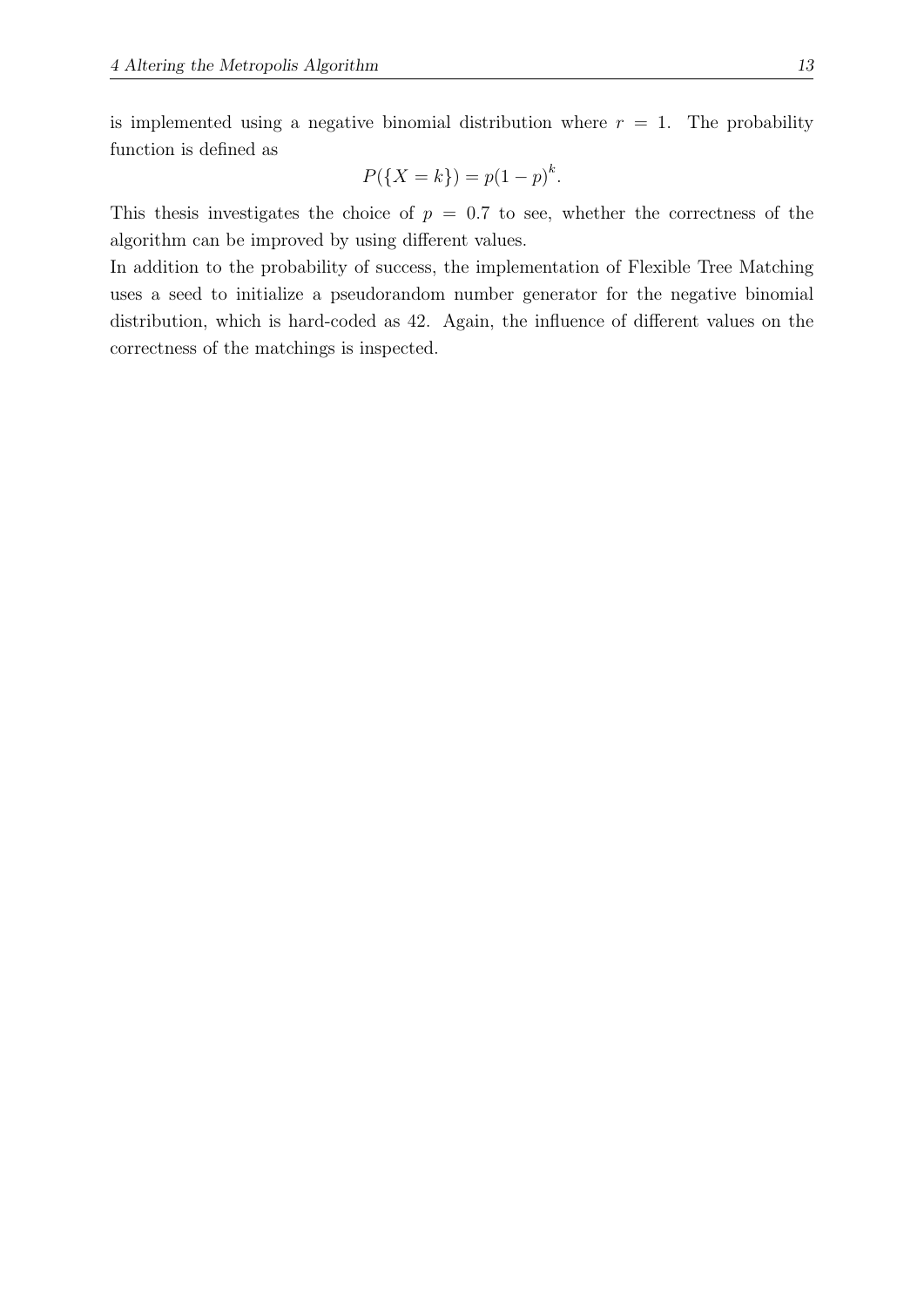# CHAPTER 5

#### <span id="page-22-0"></span>Merge Tasks

In order to evaluate a particular matching, multiple test scenarios — hereinafter referred to as merge tasks — have been created. Each merge task is associated with a "perfect" matching (reference matching), that is constructed by hand. To quantify the quality of computed matchings against their reference, the Jaccard similarity coefficient is used. For two sets  $A$  and  $B$  it is defined as

$$
J(A, B) = \begin{cases} 1 & A = B = \emptyset, \\ \frac{|A \cap B|}{|A \cup B|} & \text{otherwise.} \end{cases}
$$

The following listings each show two versions of a class, which then have to be matched by the Flexible Tree Matching algorithm. Seibt [\[Sei16\]](#page-43-0) used an evolutionary algorithm to find an optimal weighting configuration based on several test scenarios. In addition to the six merge tasks, which have been part of the learning process, several new ones are added, essentially to test the algorithm on ASTs with more nodes. Table [5.1](#page-22-1) gives an idea of the bipartite graphs' size corresponding to the merge tasks.

Table 5.1. Size of the bipartite graph in the test scenarios.

<span id="page-22-1"></span>

| Merge Task              | Left AST | Right AST | $#$ Nodes | # Edges |
|-------------------------|----------|-----------|-----------|---------|
| <b>MOVEDMETHOD</b>      | 43       | 43        | 86        | 1,849   |
| MULTIPLE                | 55       | 55        | 110       | 3,025   |
| <b>RENAMEDMETHOD</b>    | 23       | 23        | 46        | 529     |
| <b>SHIFTEDCODE</b>      | 62       | 52        | 114       | 3,224   |
| <b>SURROUNDWITHLOOP</b> | 72       | 51        | 123       | 3,672   |
| <b>SURROUNDWITHTRY</b>  | 64       | 47        | 111       | 3,008   |
| <b>EXTRACTMETHOD</b>    | 109      | 107       | 216       | 11,663  |
| EXTRACTMETHOD2          | 165      | 141       | 306       | 23,265  |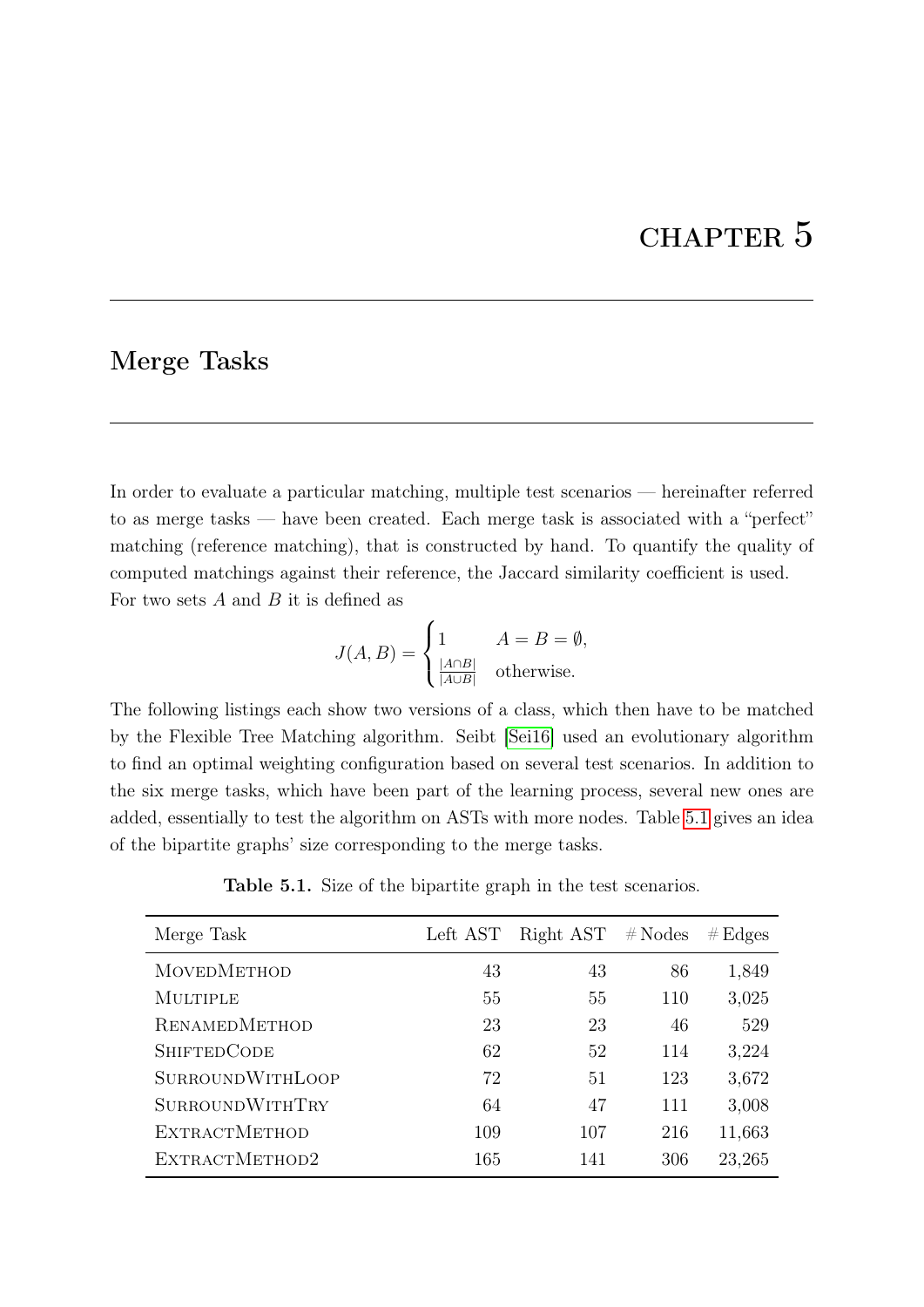The merge task MOVEDMETHOD rearranges two methods. Despite the semantic equivalence of the two files, traditional unstructured tools would produce a conflict when faced with the reordering of methods in a class. In the AST, this change is represented by the reordering of the children of the nodes representing the class declaration.

```
1 public class MovedMethod {
2 private void foo() {
3 System.out.println("Hello");
4 }
5
6 public int bar() {
7 return 42;
8 }
9 }
                                            1 public class MovedMethod {
                                            2 public int bar() {
                                            3 return 42;
                                            4 }
                                            5
                                            6 private void foo() {
                                            7 System.out.println("Hello");
                                            8 }
                                            9 }
```
Listing 1. Merge task MOVEDMETHOD.

<span id="page-23-1"></span>The merge task MULTIPLE is a self-test, representing the easiest possible matching scenario. The class contains multiple declarations and should be matched against itself.

```
1 class Multiple {
2 void foo() {
3 int i = 0;4 int j = 1;
5 String s = "6 i = 0;7 \t j = 1;8 }
9 }
```
Listing 2. Merge task MULTIPLE.

In RENAMEDMETHOD the method cannot be matched by unstructured merging since the method declaration nodes have different labels. JDime should match the method declaration nodes and all their children.

```
1 class Foo {
2 int getAnswer() {
3 return 42;
4 }
5 }
                                           1 class Foo {
                                           2 int getResult() {
                                           3 return 42;
                                           4 }
                                           5 }
```
#### Listing 3. Merge task RENAMEDMETHOD.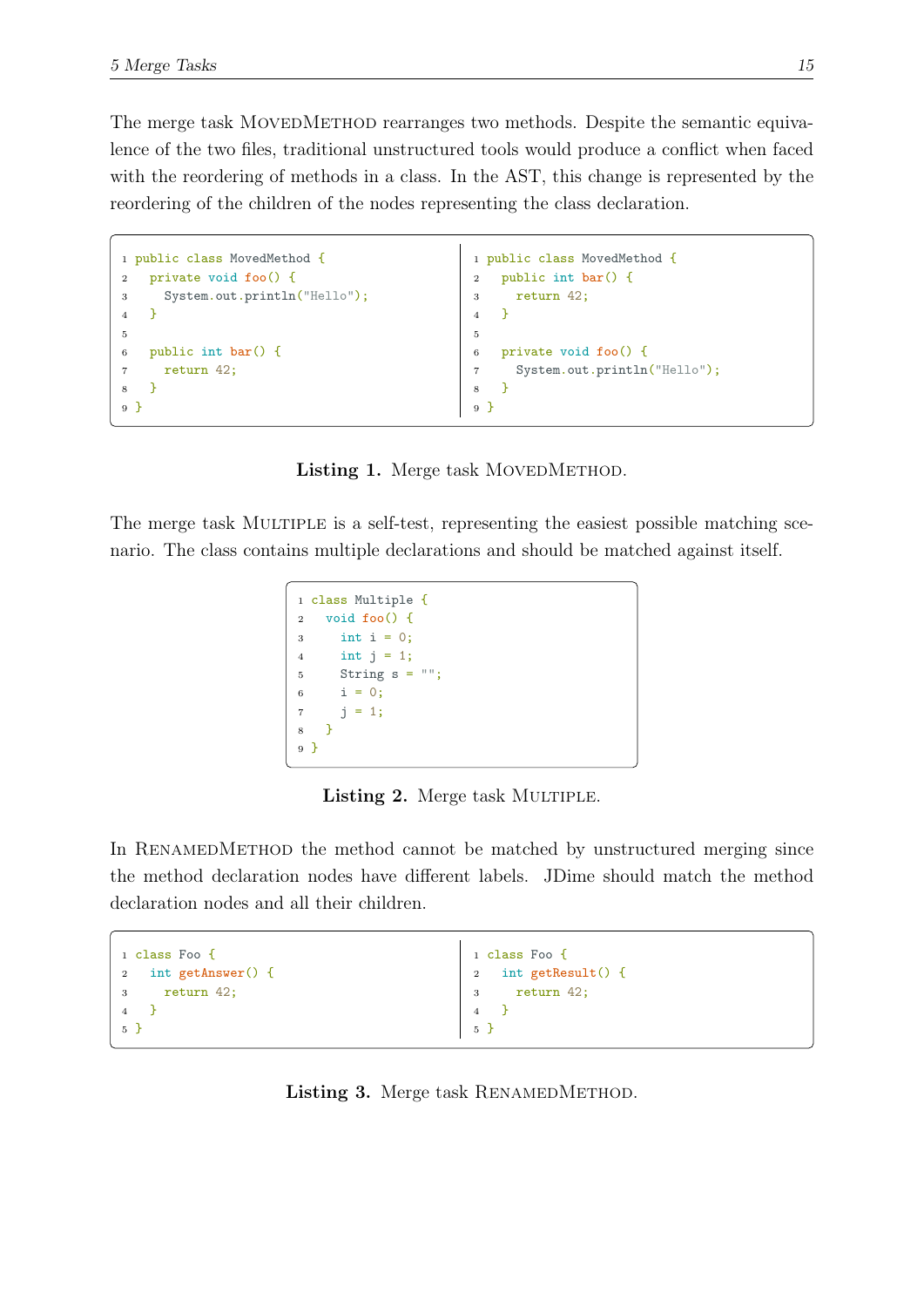In the SHIFTEDCODE task, the lines 9 and 10 are surrounded by an if block. The nodes previously representing the body of the bar method are now children of an if statement block. In addition to this conditional statement, another return point has been added.

```
1 import java.util.List;
2
3 class Bar {
4 List<String> l;
5
6 int bar() {
7 String s = 1.get(0);8 return s.length();
9 }
10 }
                                             1 import java.util.List;
                                             2
                                             3 class Bar {
                                             4 List<String> l;
                                             5
                                             6 int bar() {
                                             7 if (l != null) {
                                             8 String s = 1.get(0);9 return s.length();
                                            10 }
                                            11 return 0;
                                            12 \frac{}{}13 }
```
Listing 4. Merge task SHIFTEDCODE.

In the SURROUNDWITHLOOP task, a code fragment is embedded in a for-loop construct. In the AST, this means removing several layers of nodes representing the loop before the subtree of the surrounded fragment.

```
1 public class SWLoop {
2 public boolean isOnline() {
3 boolean online;
4 online = check();
5 return online;
6 }
7
8 public boolean check() {
9 return true;
10 }
11 }
                                             1 public class SWLoop {
                                             2 public boolean isOnline() {
                                             3 boolean online;
                                             4 for (int i = 0; i < 10; i++) {
                                            5 online = check();
                                             6 }
                                            7 return online;
                                            8 }
                                            \overline{9}10 public boolean check() {
                                            11 return true;
                                            12 }
                                            13 }
```
Listing 5. Merge task SURROUNDWITHLOOP.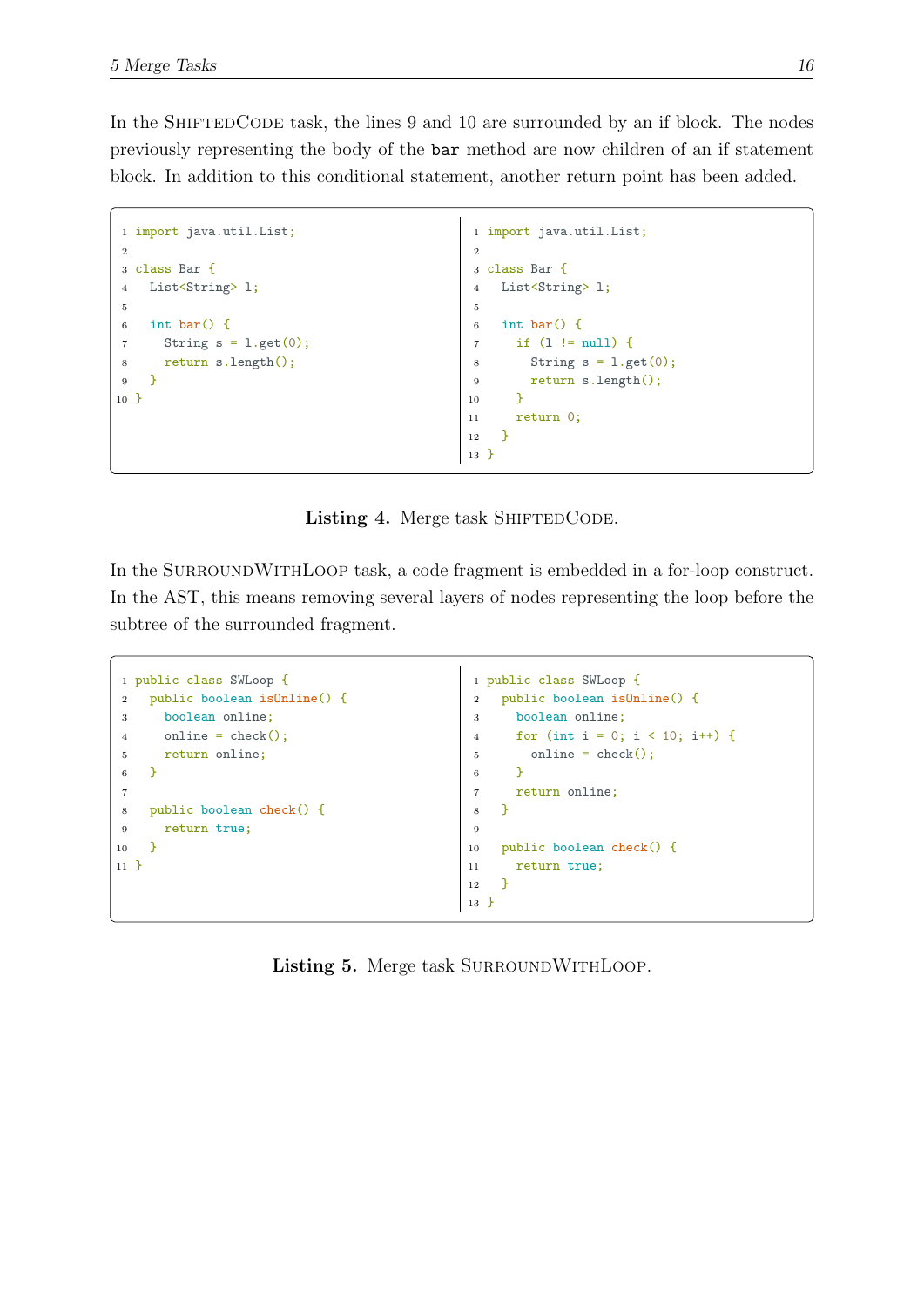SurroundWithTry represents a similar problem as Listing [5](#page-24-1) does, however with the added complexity of a catch block. JDime is expected to match the surrounded code but not the additional nodes of the catch block.

```
1 public class SurroundWithTry {
2 public void doSmth() {
3 String s = ex();
4 }
5
6 private String ex() {
7 throw new RuntimeException();
8 }
9 }
                                             1 public class SurroundWithTry {
                                             2 public void doSmth() {
                                             3 try {
                                             4 String s = ex();
                                             5 } catch (RuntimeException e) {
                                             6 e.printStackTrace();
                                             7 }
                                             8 }
                                             \alpha10 private String ex() {
                                            11 throw new RuntimeException();
                                            12 \frac{1}{2}13 }
```
Listing 6. Merge task SURROUNDWITHTRY.

In the EXTRACTMETHOD task two identical if statements are extracted into a new method. JDime has to match exactly one of the left AST subtrees against the same AST subtree in the right file, which is several layers deeper. The other AST subtree should not be matched.

```
1 import java.util.List;
2 import java.util.LinkedList;
3
4 class Stack {
5 List<Integer> stack = new LinkedList<>();
6
7 public Integer pop() {
8 if (stack.size() > 1) {
9 System.out.println("output");
10 }
11 return stack.remove(stack.size()-1);
12 \frac{1}{2}13
14 public void push(Integer elem) {
15 if (\text{stack.size}() > 1) {
16 System.out.println("output");
17 \frac{1}{2}18 stack.add(elem);
19 }
20 }
                                               1 import java.util.List;
                                               2 import java.util.LinkedList;
                                               3
                                              4 class Stack {
                                               5 List<Integer> stack = new LinkedList<>();
                                               6
                                              7 public Integer pop() {
                                              8 helperMethod();
                                              9 return stack.remove(stack.size()-1);
                                              10 }
                                              11
                                              12 public void push(Integer elem) {
                                              13 helperMethod();
                                              14 stack.add(elem);
                                              15 }
                                              16
                                              17 private void helperMethod() {
                                              18 if (stack.size() > 1) {
                                              19 System.out.println("output");
                                              20 }
                                              21 }
                                              22 }
```
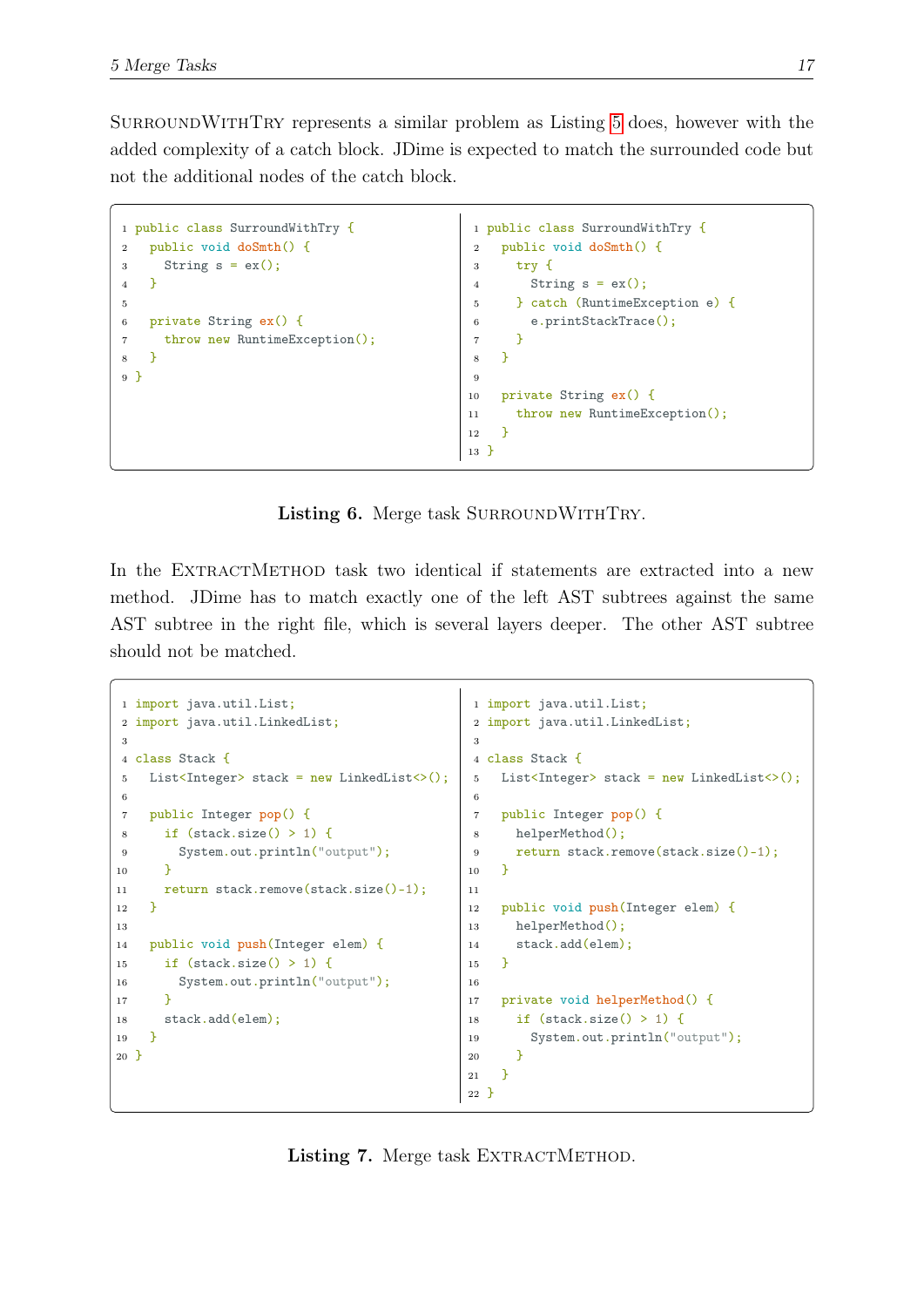The EXTRACTMETHOD2 task is similar to the previous merge task, except that the if statement is a lot bigger and a method parameter is added to the extracted method. This merge task serves as an example for ASTs with many nodes.

```
1 import java.util.List;
2 import java.util.LinkedList;
3
4 class Stack {
5 List<Integer> stack = new LinkedList<>();
6
7 public Integer pop() {
8 if (\text{stack.size}() > 1) {
9 System.out.println("output");
10 } else if (stack.size() > 10) {
11 System.out.println("output2");
12 } else {
13 System.out.println("pop");
14 }
15 return stack.remove(stack.size()-1);
16 }
17
18 public void push(Integer elem) {
19 if (stack.size() > 1) {
20 System.out.println("output");
21 } else if (stack.size() > 10) {
22 System.out.println("output2");
23 } else {
24 System.out.println("push");
25 }
26 stack.add(elem);
27 }
28 }
                                             1 import java.util.List;
                                            2 import java.util.LinkedList;
                                            3
                                            4 class Stack {
                                            5 List<Integer> stack = new LinkedList<>();
                                            6
                                            7 public Integer pop() {
                                            8 helper("pop");
                                            9 return stack.remove(stack.size()-1);
                                            10 }
                                            11
                                            12 public void push(Integer elem) {
                                            13 helper("push");
                                            14 stack.add(elem);
                                            15 }
                                            16
                                            17 private void helper(String msg) {
                                            18 if (stack.size() > 1) {
                                            19 System.out.println("output");
                                            20 } else if (stack.size() > 10) {
                                            21 System.out.println("output2");
                                            22 } else {
                                            23 System.out.println(msg);
                                            24 }
                                            25 }
                                            26 }
```
Listing 8. Merge task EXTRACTMETHOD2.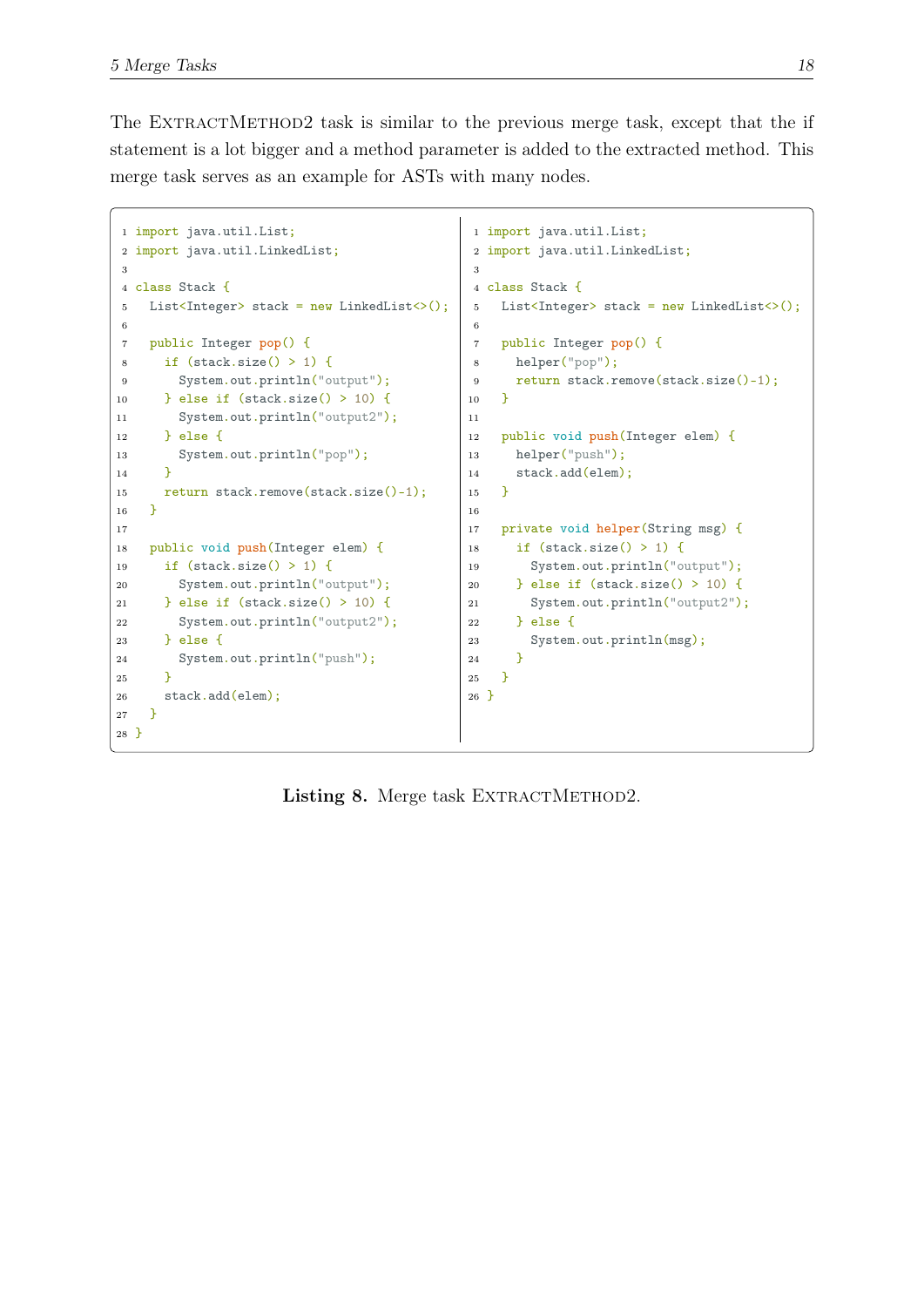# CHAPTER 6

# <span id="page-27-0"></span>Results

# <span id="page-27-1"></span>6.1 Weighted Edge Costs

In total 3750 weighting configurations have been evaluated. Each parameter value for  $w_r$ ,  $w_n, w_a, w_s$  and  $w_o$  was taken from a uniform distribution between 0 and 1. Then every configuration was evaluated with the merge tasks described in Chapter [5.](#page-22-0) The resulting data is presented in Figure [6.1.](#page-27-2) Since the weight values and the corresponding scores are in the range of 0 to 1, both can be shown in the same axis range.

<span id="page-27-2"></span>

Figure 6.1. Distribution of weights and scores.

The first five boxes — the weight values — show indeed that every parameter value is uniformly distributed over  $[0, 1]$ . This guarantees that no accumulation in the space of the weights is investigated, but a representative subset of the entire five-dimensional one. When looking at the scores' boxes, you'll notice that RENAMEDMETHOD is correctly matched for almost every configuration. The actual box is hard to see, because it is so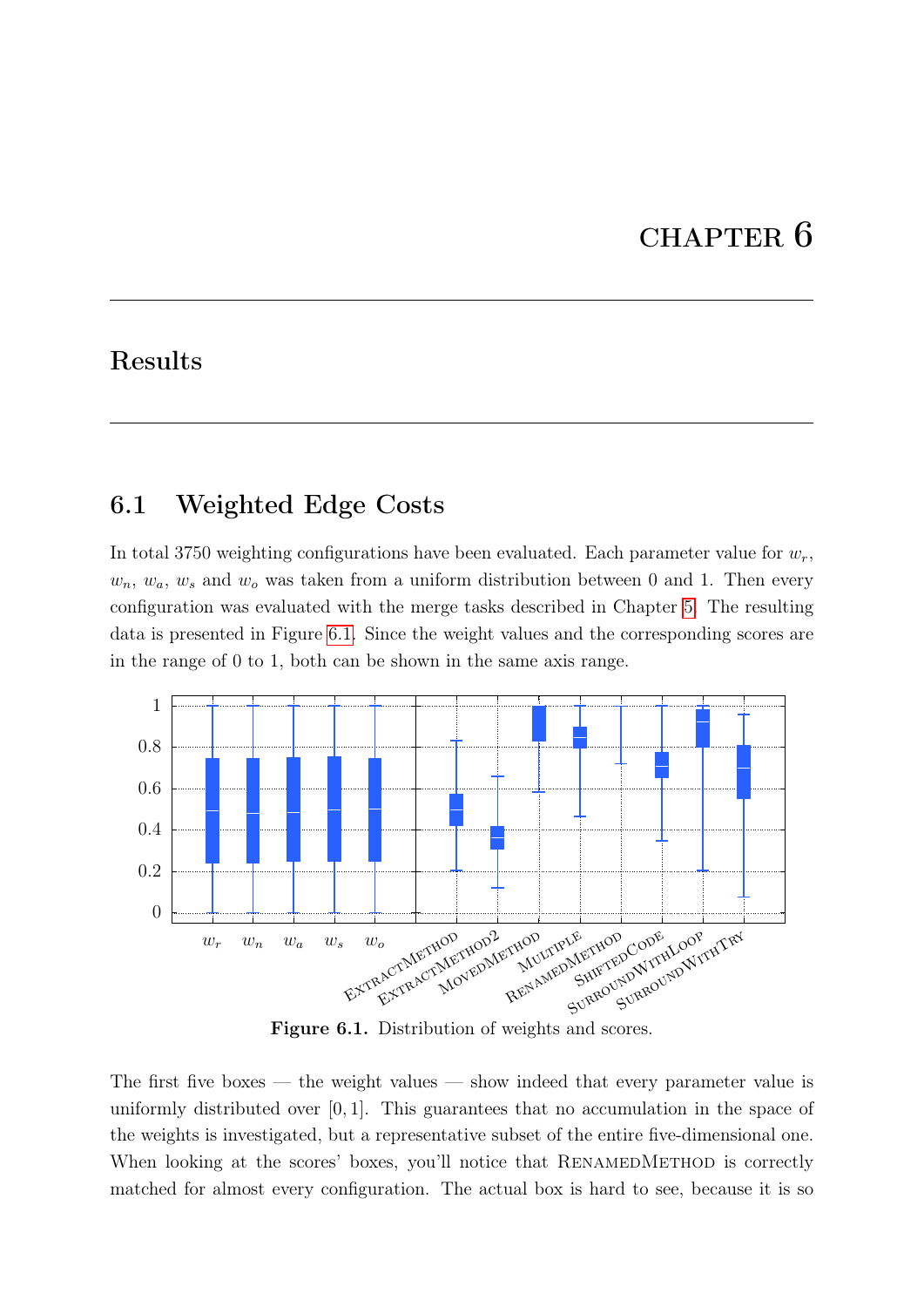small, but it is located at the top of the upper whisker. In fact, this merge task is correctly matched in  $91.8\%$  of the configurations. In this context, "correctly" means every single node of the ASTs is matched exactly as the reference matching specifies. MOVEDMETHOD also performs relatively well: in around  $71.1\%$  of the cases, the rearranging has been fully detected and matched. The self test MULTIPLE is matched at least to  $50\%$  for every configuration. The other merge tasks show, that  $50\%$  of the cases result in similar scores, but the other half is almost unpredictable. Especially SURROUNDWITHLOOP and SURROUNDWITHTRY take nearly every value between  $0$  and  $1$ , meaning the matching can be good or completely useless, depending on the weighting parameters.

The most important statement from this figure, however, is taken from the boxes of EXTRACTMETHOD and EXTRACTMETHOD2. Despite that almost 4000 different weights have been tested, not a single one reached a score of  $0.835$  or above. EXTRACTMETHOD2 performs even worse: not even scores better than 0.659 are reached, regardless of the weighting parameters.

Since in reality, a merge tool like JDime needs to perform adequately in all these situations, the mean score matters as well. If we raise the bar and look only at the best<sup>[1](#page-28-1)</sup> 15  $\%$  of the configurations, the distribution of the parameter values shifts (Figure [6.2\)](#page-28-0).

<span id="page-28-0"></span>

Figure 6.2. Distribution of weights and scores (top 15%).

The fact that both EXTRACTMETHOD tasks perform worse than all other merge tasks manifests here even more. All other merge tasks lead to average scores better than 0.8%, while EXTRACTMETHOD2 doesn't even get near that with  $75\%$  of its scores worse than 0.5. MOVEDMETHOD could improve to match correctly in  $92.3\%$  of the cases. RENAMEDMETHOD even fully matched for all the configurations. However, the range of the resulting scores is still relatively large, e.g., about 0.424 for SURROUNDWITHTRY.

<span id="page-28-1"></span><sup>&</sup>lt;sup>1</sup>based on the mean score over all 8 merge tasks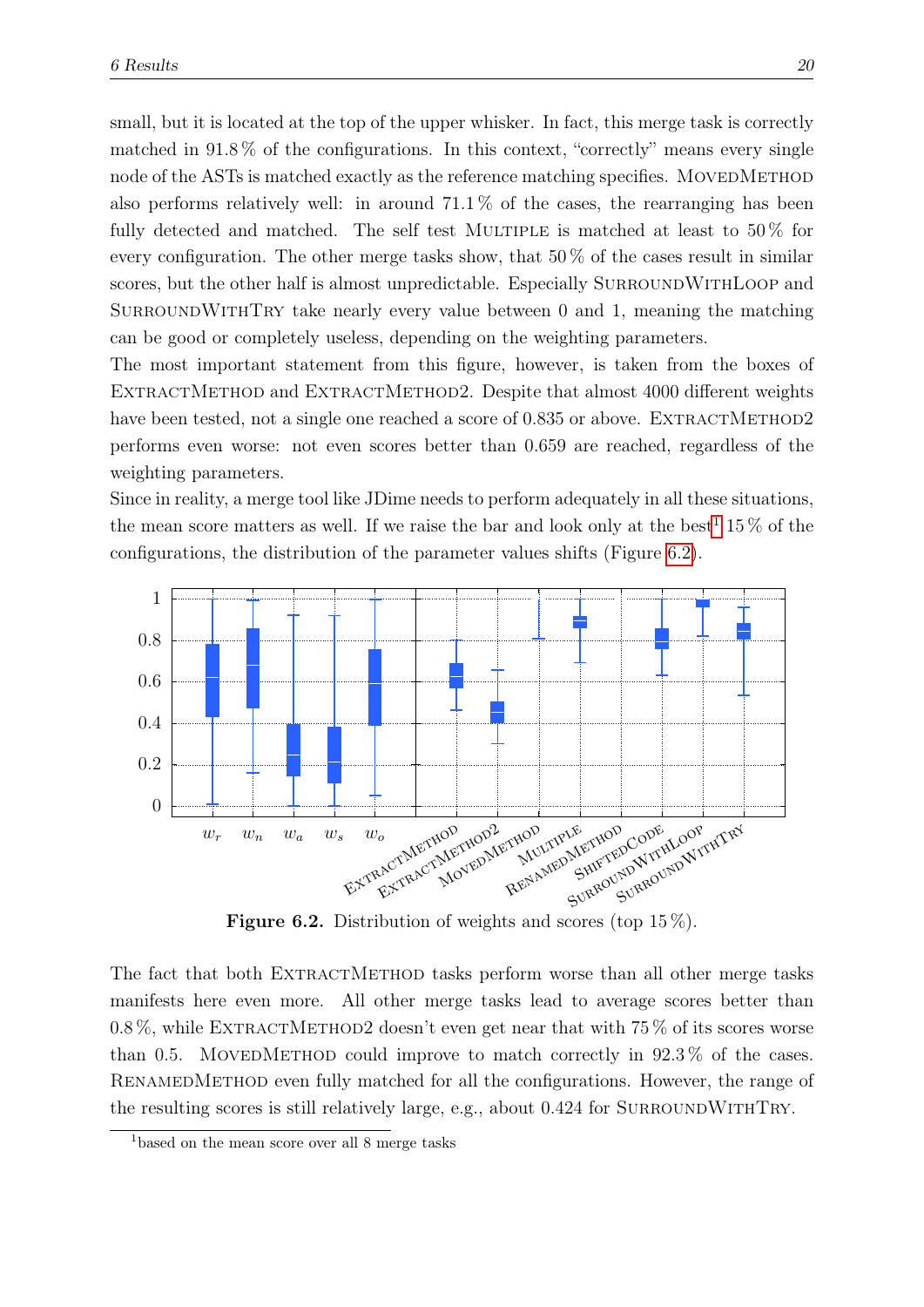Sources of Error When studying these matchings specifically, one can observe different types of wrong matchings. Apart from simple incorrect matchings, e.g., a method declaration matching with a variable declaration, the troublemakers are to a large extent List nodes. For instance, a node representing a method declaration has a child node for its modifiers. As there can be several for one method, this node has multiple children, each representing one modifier. Of course, the same applies for class declarations, field declarations, etc. These List nodes are often matched among each other, leading to a decreased score. The figures [6.3](#page-29-0) and [6.4](#page-30-0) show an excerpt from the bipartite graph for the merge task SURROUNDWITHLOOP in plaintext, separated into the left and right ASTs. The highlighted lines mark nodes which are matched incorrectly.

<span id="page-29-0"></span>

Figure 6.3. The left AST in a bipartite graph after the matching.

Node (L24) holds the modifiers of the method isOnline and is not changed when a statement inside this method is surrounded by a loop. Despite that, it is matched with  $(R55)$  — a List node holding the parameters for a check method call. Meanwhile, node (R24) is assigned to the no-match node.

Due to the injective relation of the graph, node (R55) cannot be used anymore for its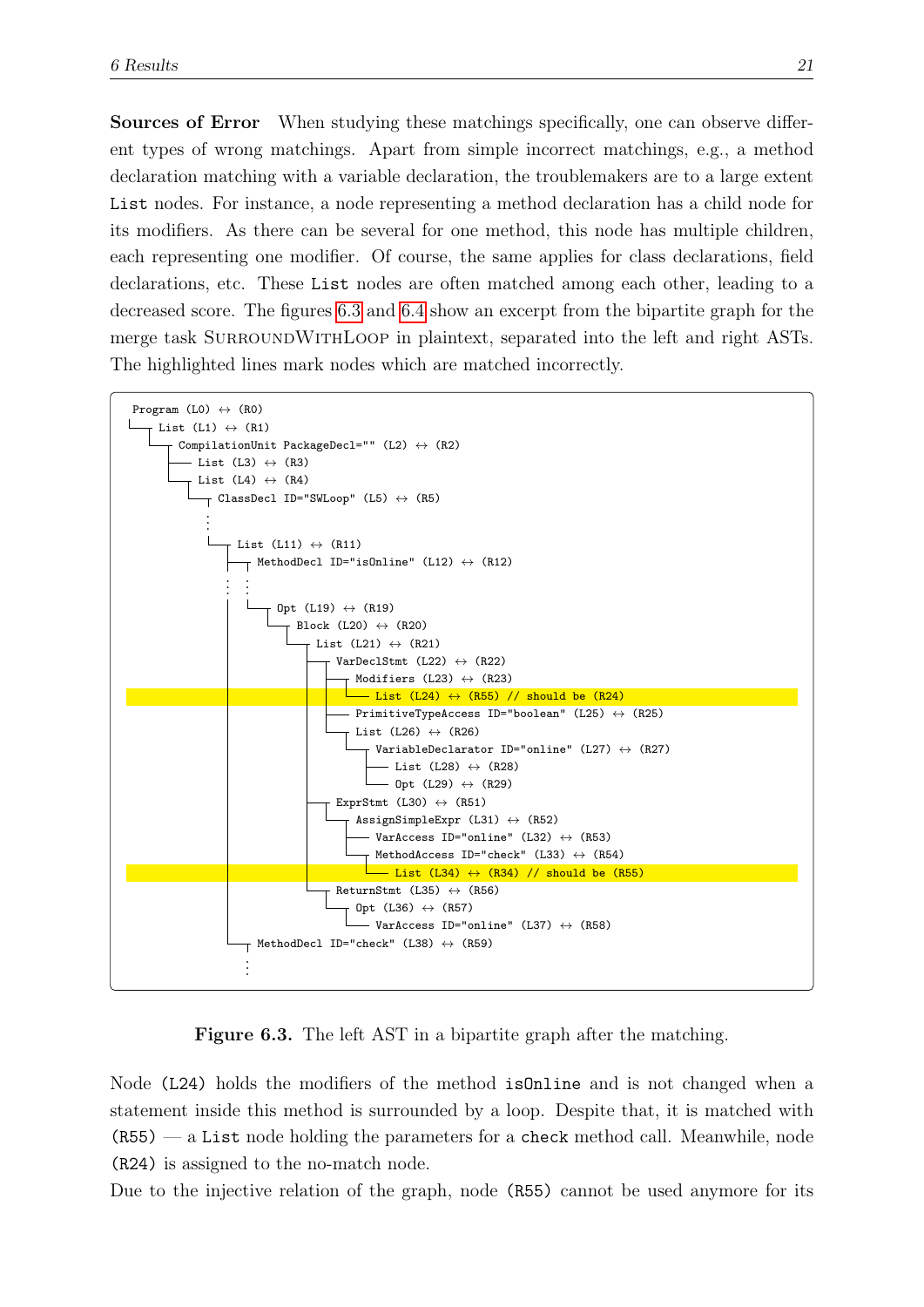<span id="page-30-0"></span>

Figure 6.4. The right AST in a bipartite graph after the matching.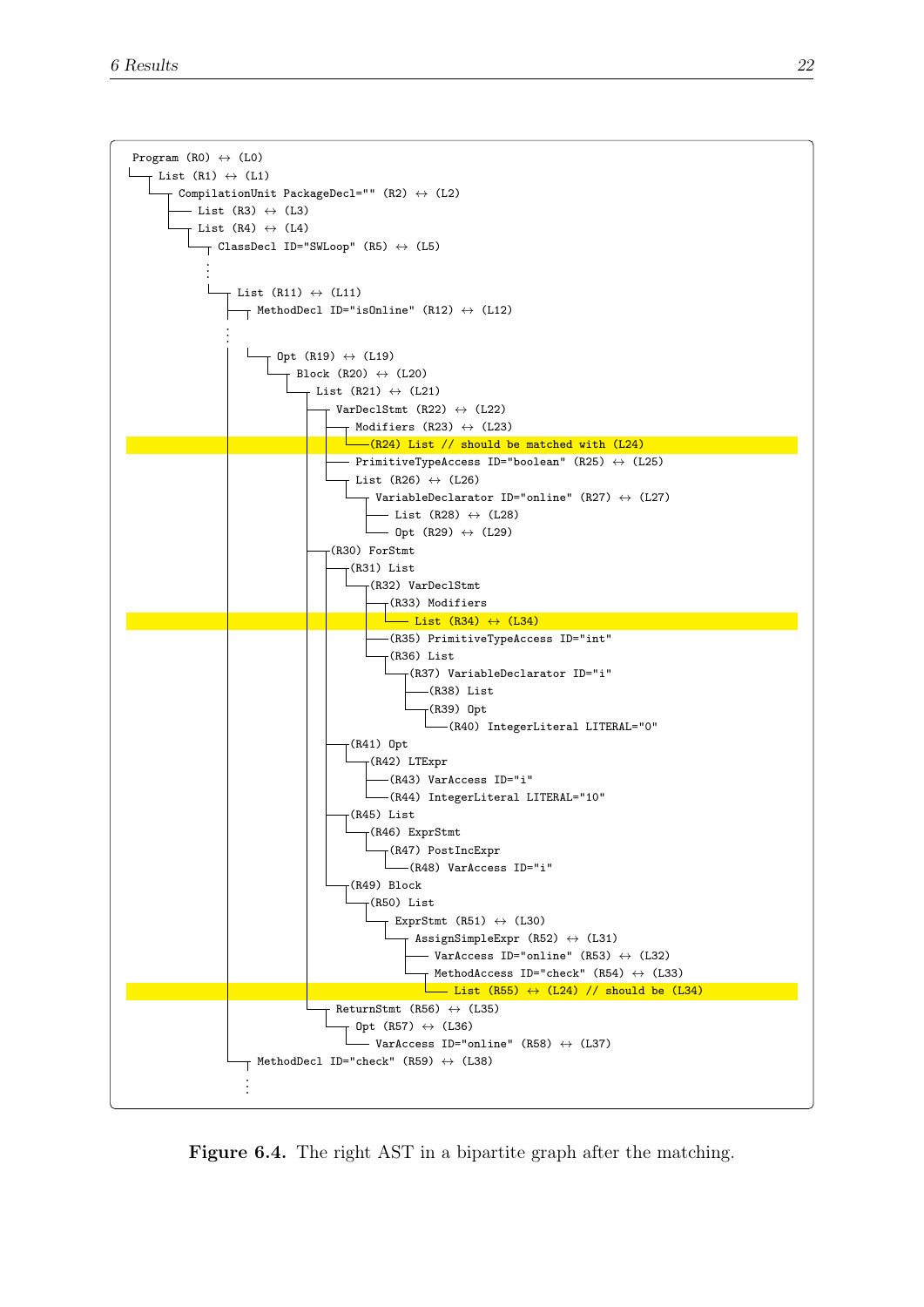intrinsic value: to be the counterpart for node (L34). There are two options left for this node: either matching with the no-match node or matching with another node from the right AST. As it appears, the algorithm chose the later and matched (L34) with the exact same position on the right — also a List node, but with a different meaning. Unfortunately, the nodes (R30) to (R50) belong to the added for-loop and therefore should not be matched at all.

Weighting Tendency When looking at the weightings themselves, one can see a tendency of increasing or decreasing. The following figures show the shifting of each weight, with the light blue area representing  $50\%$  of the weightings and the dark blue line the average. The bottom axis shows, that the mean score over all merge tasks reaches from 0.535 to 0.859. Note that this axis has no standard scale (linear, logarithmic, etc.). The top axis displays the appropriate size of the dataset in linear scale. The peeks at the right-hand side of each plot are due to the smaller dataset and therefore lead to a bigger variance in the scores.

<span id="page-31-0"></span>

**Figure 6.5.** Better matchings are produced by higher  $w_r$ ,  $w_n$  and  $w_o$  values.

While  $w_r$ ,  $w_n$  and  $w_o$  slightly increase as the score get higher,  $w_a$  and  $w_s$  definitely produce better results with lower values. Also, the range of the first and third quartile becomes smaller and smaller.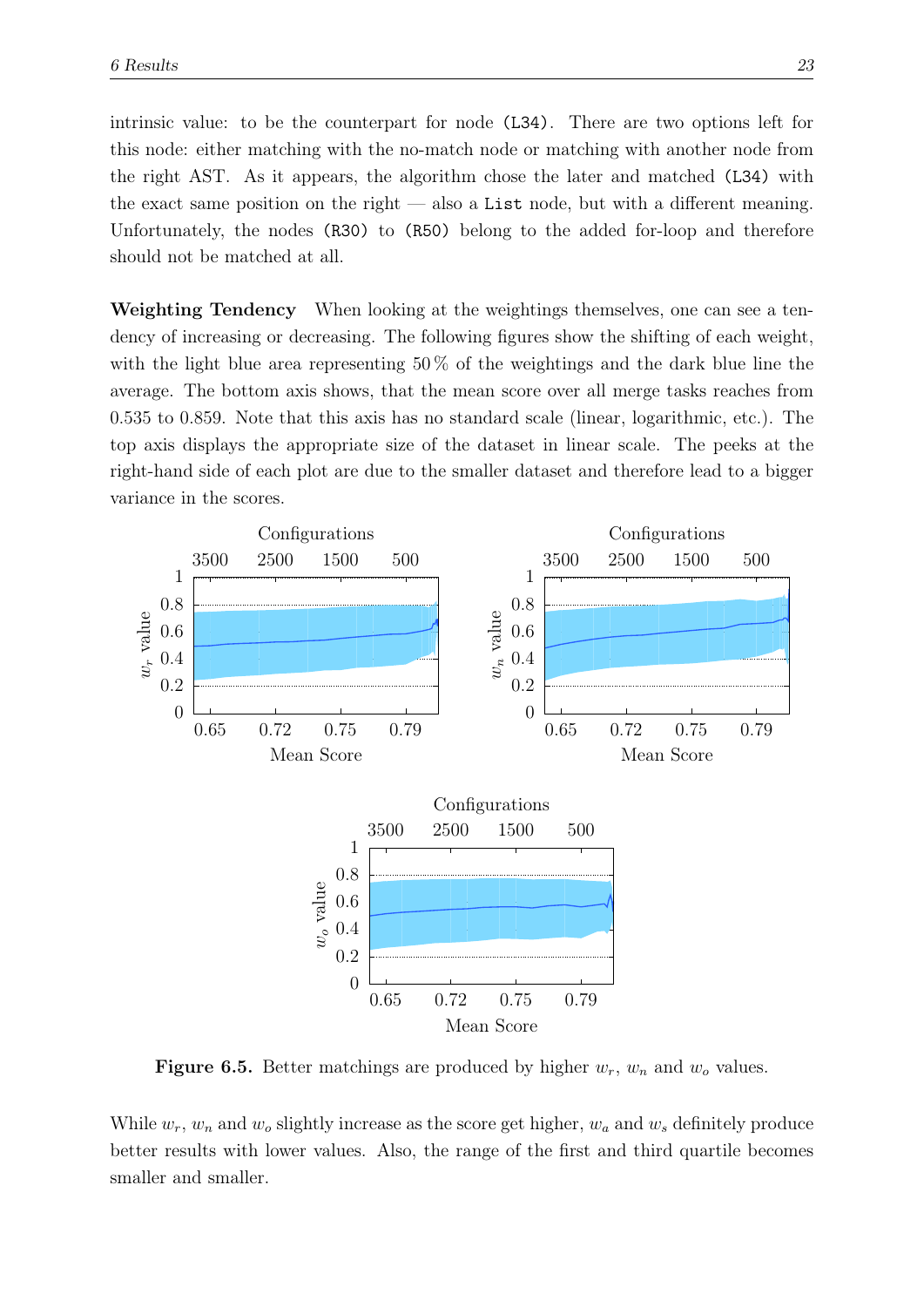<span id="page-32-0"></span>

Figure 6.6. Better matchings are produced by lower  $w_a$  and  $w_s$  values.

Machine Learning To help identify a strategy most likely to reach a high score, a model has been learned by  $SCIKIT-LEARN$   $[Ped+11]$ . The resulting decision tree is presented in Figure [6.7.](#page-32-1)

<span id="page-32-1"></span>

Figure 6.7. Decision tree based on the mean scores over all merge tasks.

This tree suggests that the highest score 0.7831 can be reached by choosing  $w_n > 0.1543$ ,  $w_s \leq 0.5643$  and  $w_a \leq 0.4637$ . Surprisingly not every weight participates in the decision for a high score. Nevertheless, the decisions are in accordance with the observations, when increasing the mean score, like in Figure [6.2.](#page-28-0)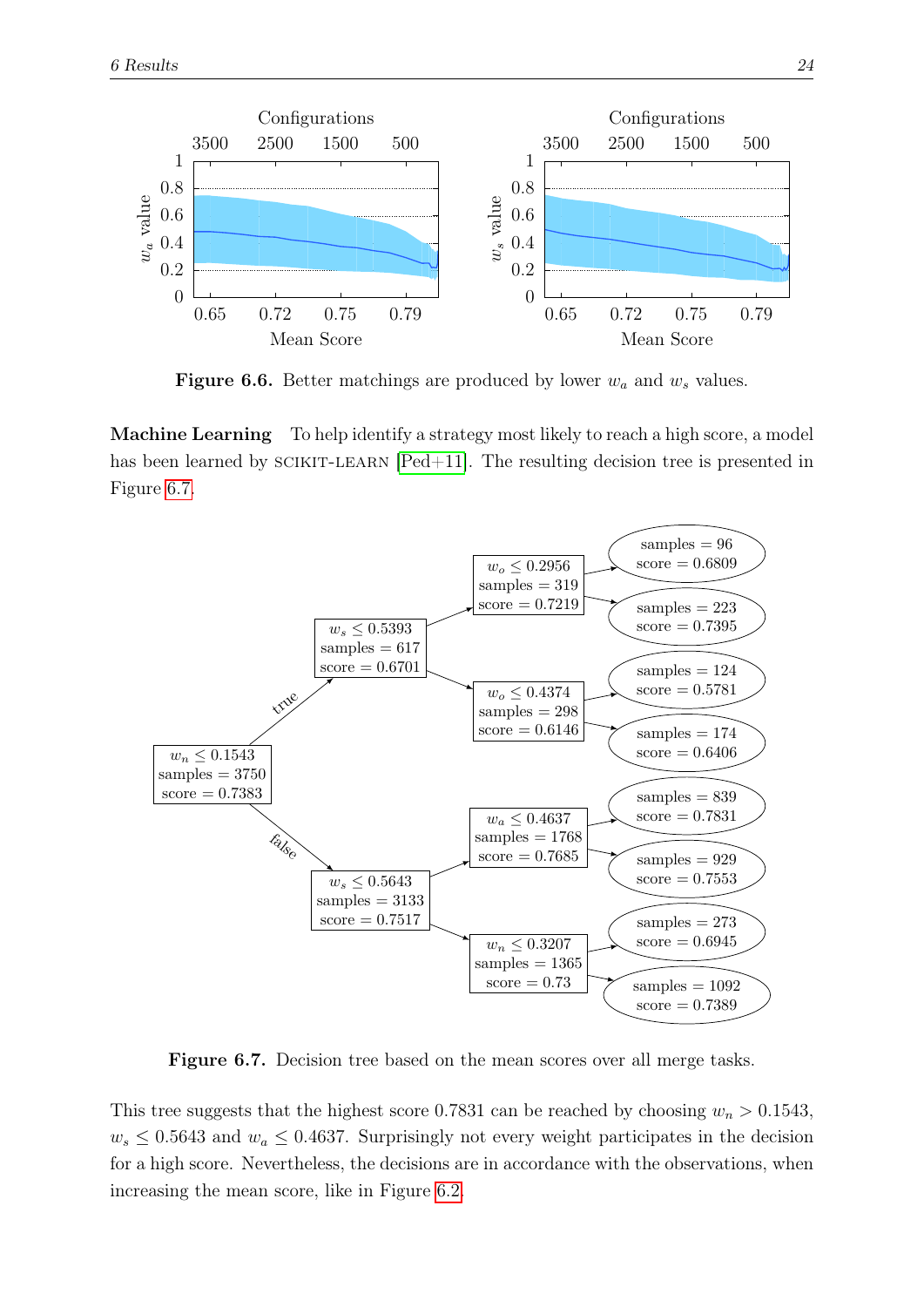#### <span id="page-33-0"></span>6.2 Selecting Matchings

The evaluation of different probability values is based on 10 random weighting configurations. For every probability value, the ten configurations are evaluated with the merge tasks from Chapter [5.](#page-22-0) The resulting scores are presented in Figure [6.8](#page-33-1) and Figure [6.9.](#page-33-2) The individual points in the plots represent the mean score over all merge tasks.

<span id="page-33-1"></span>

Figure 6.8. Score against probability of success and configurations.

<span id="page-33-2"></span>

Figure 6.9. Averaged score against probability of success and configurations.

As both figures show, increasing the probability values above about 0.4 has no influence on the scores. However, when using lower values, the score rapidly decreases. The probability of success controls, how many costly matchings are fixed in one iteration of the Metropolis algorithm. The smaller the probability, the more times it is likely that non-ideal matchings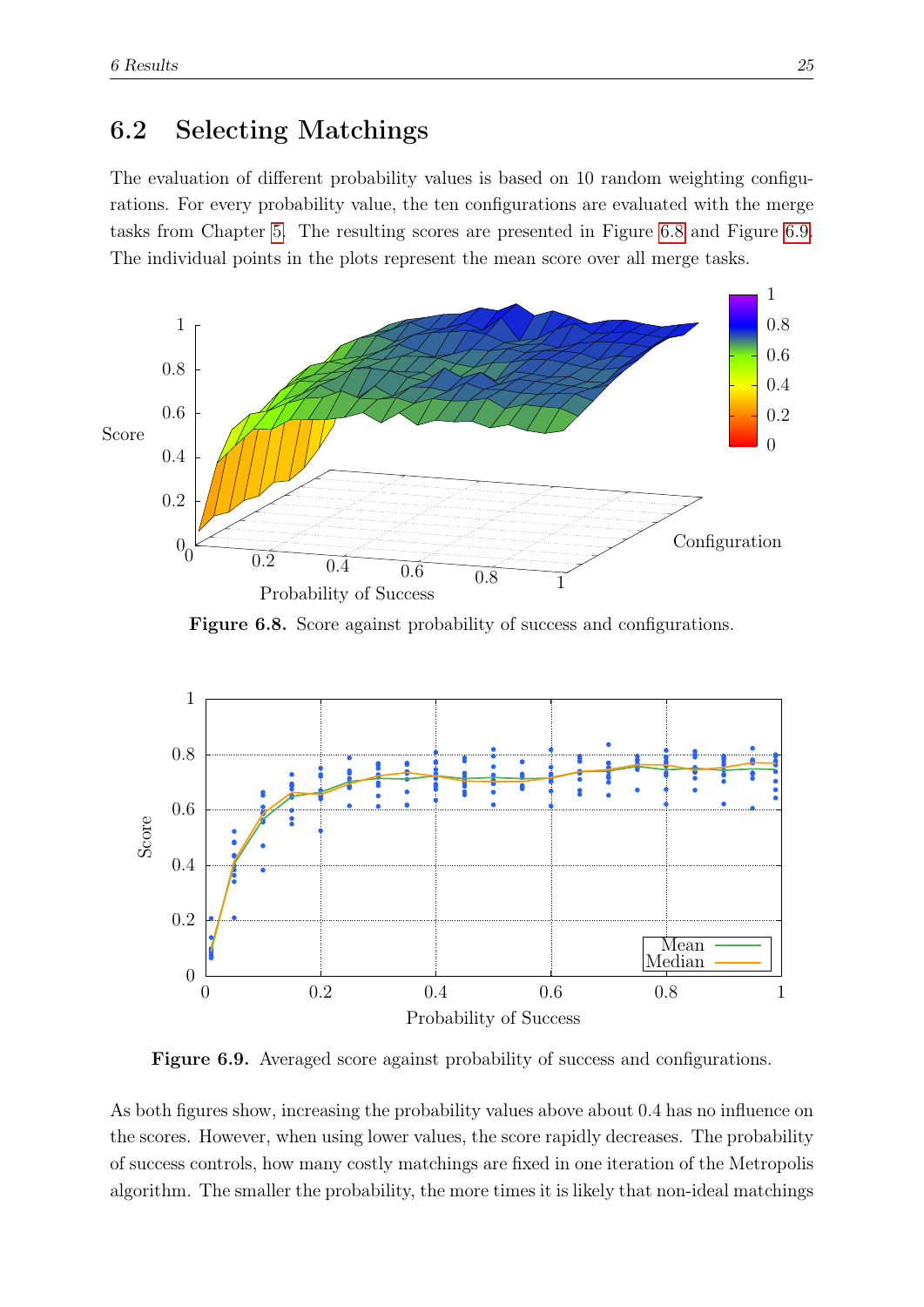are fixed. This leads to wrongly fixing edges in the bipartite graph that prevent other correct edges to be set. Nevertheless, the figures also show that using 0.7 in JDime is a good choice and leads to the best<sup>[2](#page-34-2)</sup> possible scores.

### <span id="page-34-0"></span>6.3 Seed Influence

The seed should neither impact the performance nor the outcome of the matchings regardless of the particular weighting configuration. Each configuration has been evaluated with 10 different seed values and the range (difference between minimum and maximum) of the resulting scores is displayed in Figure [6.10.](#page-34-1)

<span id="page-34-1"></span>

Figure 6.10. Range of the scores when evaluated with different seed values.

If the seed had no or little influence on the computation, then for each merge task a range of zero or at least close to zero has to be expected. As Figure [6.10](#page-34-1) pinpoints, this is by no means the case. The only two merge tasks that comply the expectation to some extent are RENAMEDMETHOD and MOVEDMETHOD. Those two scenarios are the only ones that are not influenced by the seed  $-$  at least for some configurations  $-$  and therefore have a range of zero.

The following figures show the score of each configuration (light blue area) depending on the seed and the averaged score (blue line) over all seed values.

The staircase-like behavior of some plots can be explained with relatively small ASTs. RENAMEDMETHOD for example only has few nodes in its abstract syntax tree, which means the algorithm can only compute few different scores. Consequently, the discrete space of all the possible differences between minimum and maximum is small, too. Of course, the same applies to the other scenarios, but due to their larger ASTs, there are

<span id="page-34-2"></span><sup>&</sup>lt;sup>2</sup> at least with regards to the probability value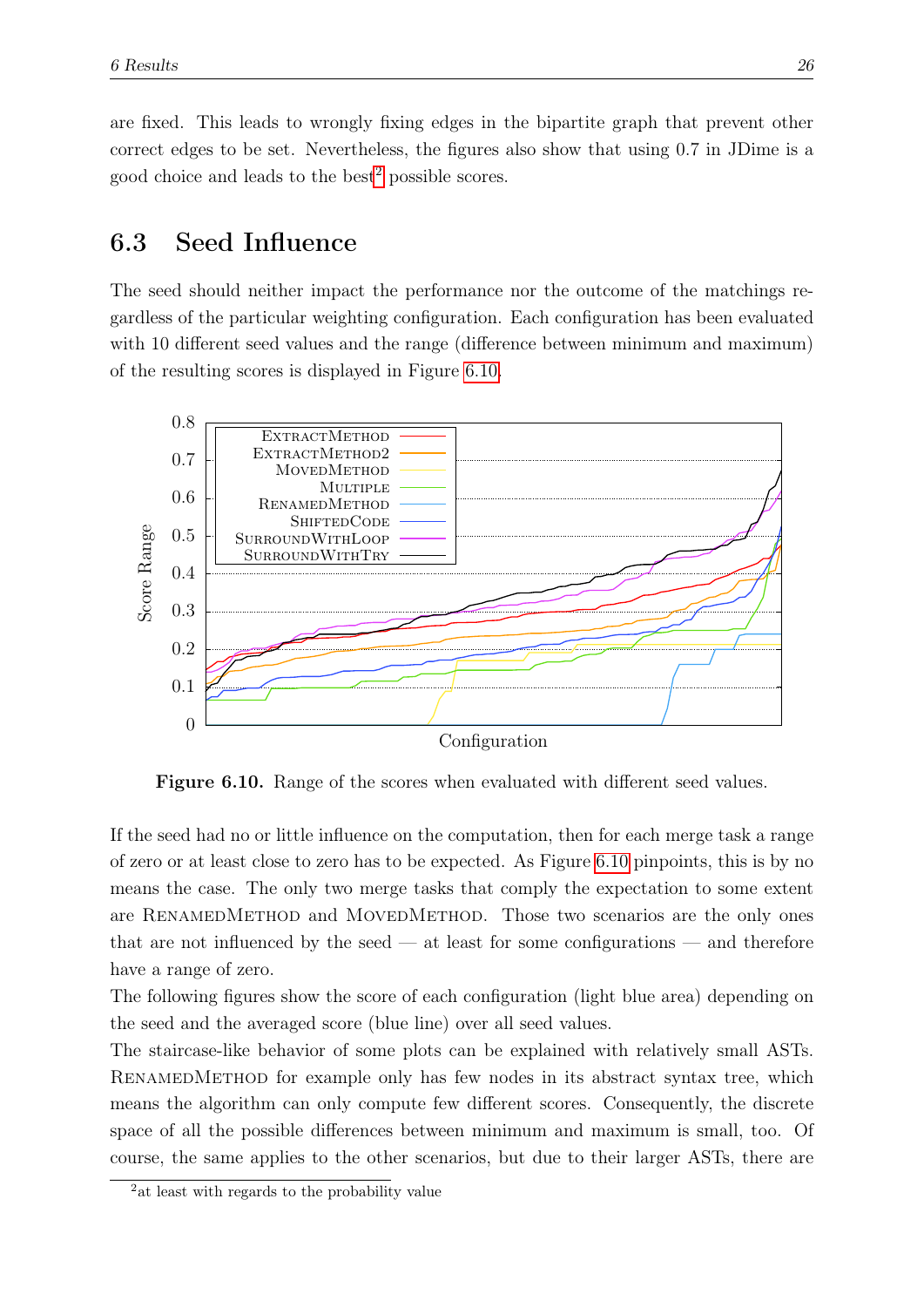<span id="page-35-0"></span>

Figure 6.11. Seed influence on every merge task.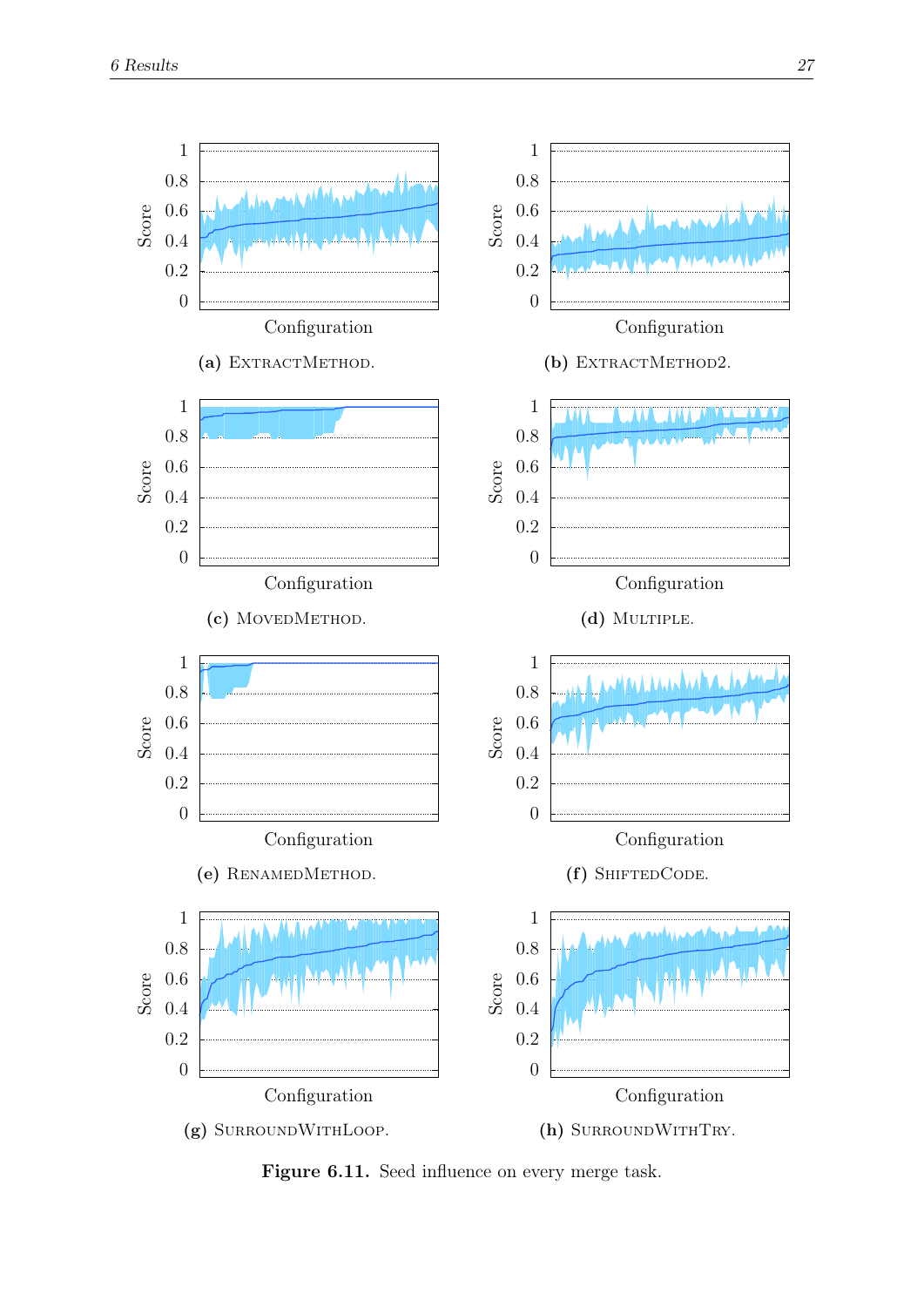many, many more possible range values. In combination with a small dataset, the plots do not have a staircase-like appearance.

Just like before, RENAMEDMETHOD and MOVEDMETHOD show, that the seed has no influence on the score, if all nodes are matched like the reference matching specifies. In all the other cases, however, the seed can manipulate the score values greatly, both in a positive and in a negative way. Interestingly, even when the average score over all seed values for one weighting configuration is about 0.6, a special seed allows the matching to be perfect (SURROUNDWITHLOOP) with a score of 1.0.

The reason for this rather contradictory result is still not clear and definitely needs more investigation. Causal could be the algorithm's sensitivity to changed parameters or a simple bug in its implementation. Either way, given the small sample size, future studies are suggested in order to validate the results on a larger dataset.

#### <span id="page-36-0"></span>6.4 Syntactic Categories

Without using categories, the size of the resulting bipartite graph only depends on the size of both ASTs. When including the categories, another factor plays a great role: the structure of the ASTs. Matching a simple class with hundreds of variable declarations will not result in a reduced graph size because the syntactic category of those nodes is mostly the same. In "standard" classes, however, there are many different types of statements, e.g., method declarations, if statements, variable access, etc. This allows the filter to eliminate a bunch of nodes which aren't worth considering for matching.

Table [6.1](#page-36-1) lists both the size of the bipartite graph before and after the introduction of the categories. All merge tasks have a greatly reduced graph size, but the biggest difference can be seen — as expected — in larger classes with many different categories.

| Merge Task              | #Nodes | Valid Edges<br>without | with | Change    |
|-------------------------|--------|------------------------|------|-----------|
|                         |        | Categories             |      |           |
| <b>EXTRACTMETHOD</b>    | 218    | 11879                  | 1530 | $-87.1\%$ |
| EXTRACTMETHOD2          | 308    | 23571                  | 2710 | $-88.5\%$ |
| <b>MOVEDMETHOD</b>      | 88     | 1935                   | 371  | $-80.8\%$ |
| <b>MULTIPLE</b>         | 112    | 3135                   | 583  | $-81.4\%$ |
| <b>RENAMEDMETHOD</b>    | 48     | 575                    | 167  | $-71.0\%$ |
| <b>SHIFTEDCODE</b>      | 116    | 3338                   | 592  | $-82.3\%$ |
| <b>SURROUNDWITHLOOP</b> | 125    | 3795                   | 678  | $-82.1\%$ |
| <b>SURROUNDWITHTRY</b>  | 113    | 3119                   | 660  | $-78.8\%$ |

<span id="page-36-1"></span>Table 6.1. Size of the bipartite graph with and without syntactic categories.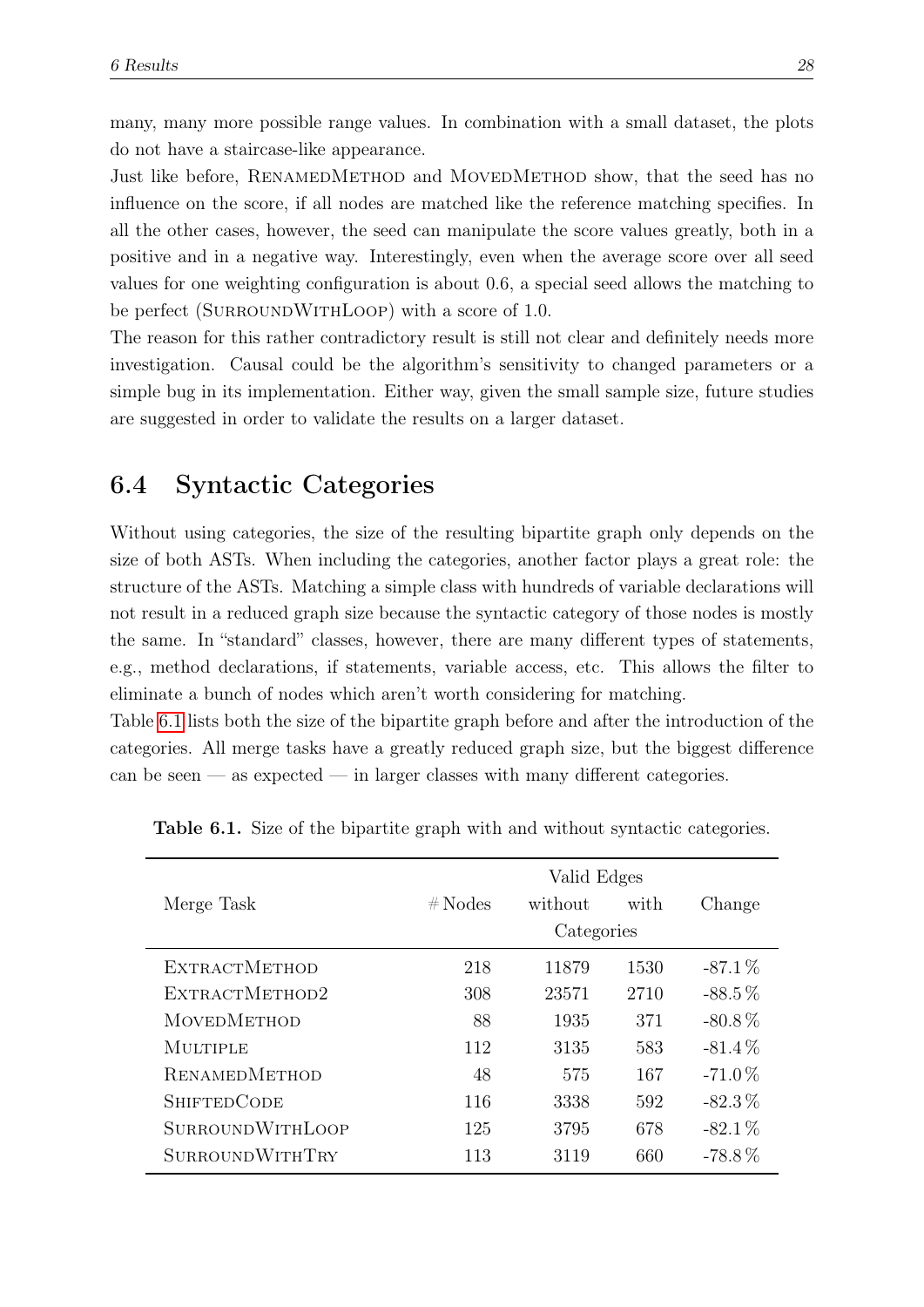Weighting Configurations Every weighting configuration from Section [6.1](#page-27-1) is evaluated again, but this time the particular ASTs are filtered such that the bipartite graph only contains edges connecting nodes with the same syntactic category or with the no-match nodes. The scores of the merge tasks are displayed in Figure [6.12](#page-37-0) and Figure [6.13.](#page-37-1)

<span id="page-37-0"></span>

Figure 6.12. Distribution of weights and scores using syntactic categories.

<span id="page-37-1"></span>

**Figure 6.13.** Distribution of weights and scores using syntactic categories (top  $15\%$ ).

Compared to the previous results without syntactic categories (Figure [6.1\)](#page-27-2) almost every merge task produces slightly better results. Especially the scenarios with many AST nodes (EXTRACTMETHOD and EXTRACTMETHOD2) reach significant higher scores. The RENAMEDMETHOD task is matched correctly in  $96.8\%$  and MOVEDMETHOD in  $97.4\%$ of the cases.

Table [6.2](#page-38-1) outlines the relative change in the score values. One can see very clearly, that tasks with many different syntactic categories (e.g. EXTRACTMETHOD2) benefit a lot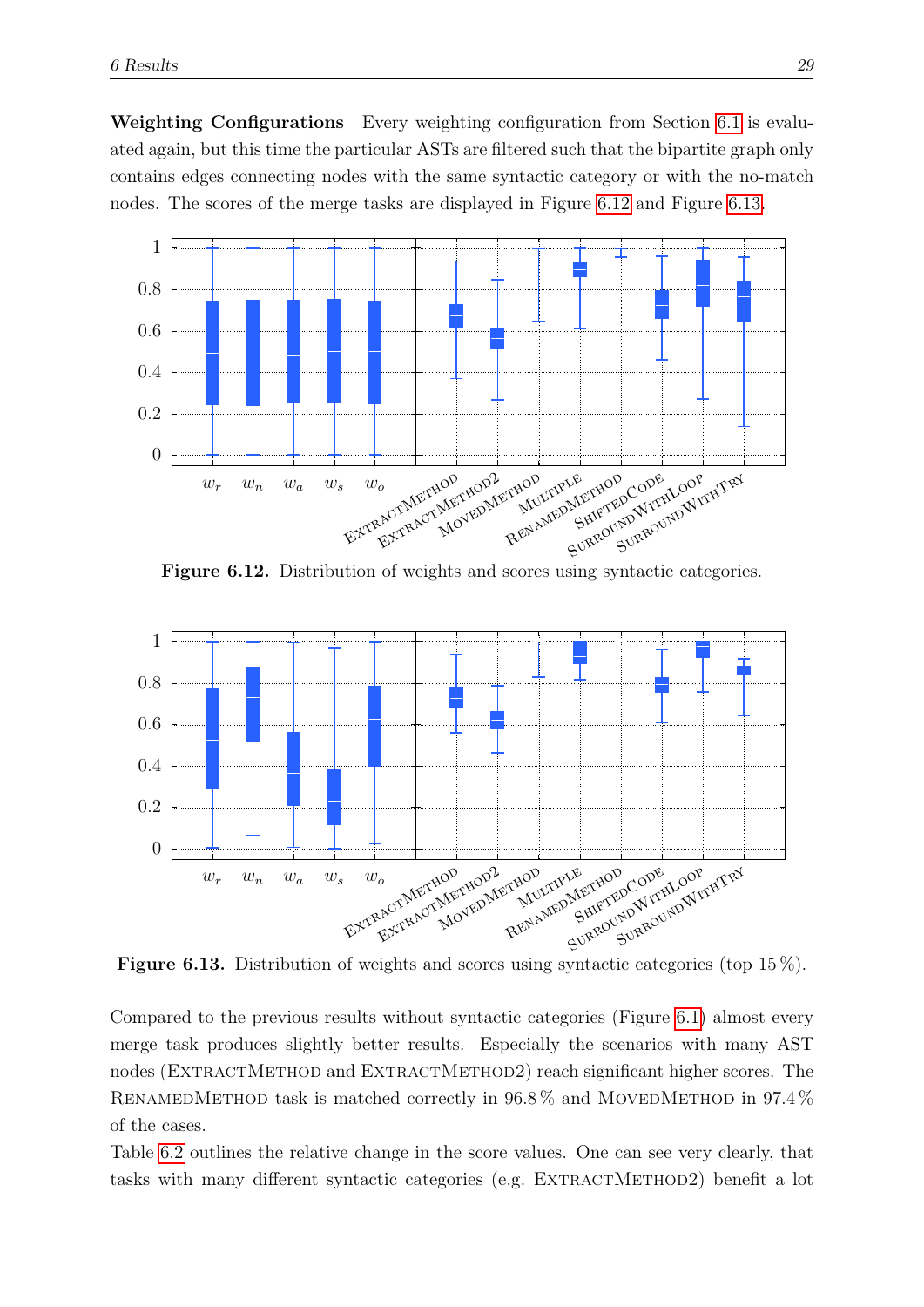from the filtering. Those with only a few categories (e.g. SHIFTEDCODE) gain less to not much. It should be noted, that the reason for the poor result of SURROUNDWITHLOOP might be a stochastical anomaly.

<span id="page-38-1"></span>

|                         | Mean Score |       |           |
|-------------------------|------------|-------|-----------|
| Merge Task              | without    | with  | Change    |
|                         | Categories |       |           |
| <b>EXTRACTMETHOD</b>    | 0.498      | 0.670 | $+34.4\%$ |
| EXTRACTMETHOD2          | 0.365      | 0.559 | $+53.2\%$ |
| <b>MOVEDMETHOD</b>      | 0.945      | 0.996 | $+5.4\%$  |
| MULTIPLE                | 0.834      | 0.903 | $+8.3\%$  |
| <b>RENAMEDMETHOD</b>    | 0.989      | 0.999 | $+1.0\%$  |
| <b>SHIFTEDCODE</b>      | 0.713      | 0.717 | $+0.6\%$  |
| <b>SURROUNDWITHLOOP</b> | 0.868      | 0.808 | $-6.9\%$  |
| <b>SURROUNDWITHTRY</b>  | 0.663      | 0.722 | $+8.6\%$  |

Table 6.2. Mean score of the merge tasks with and without categories.

Nevertheless, as Figure [6.12](#page-37-0) shows, the big picture does not change: there are still many merge tasks that produce scores in almost the full range (e.g. SURROUNDWITHTRY) and bigger tasks still perform worse than smaller ones (with unacceptable results).

Seed Influence The same configurations from Section [6.3](#page-34-0) are tested with the new implementation. As illustrated in Figure [6.14,](#page-38-0) no significant improvement was identified.

<span id="page-38-0"></span>

Figure 6.14. Influence of different seed values on the score using syntactic categories.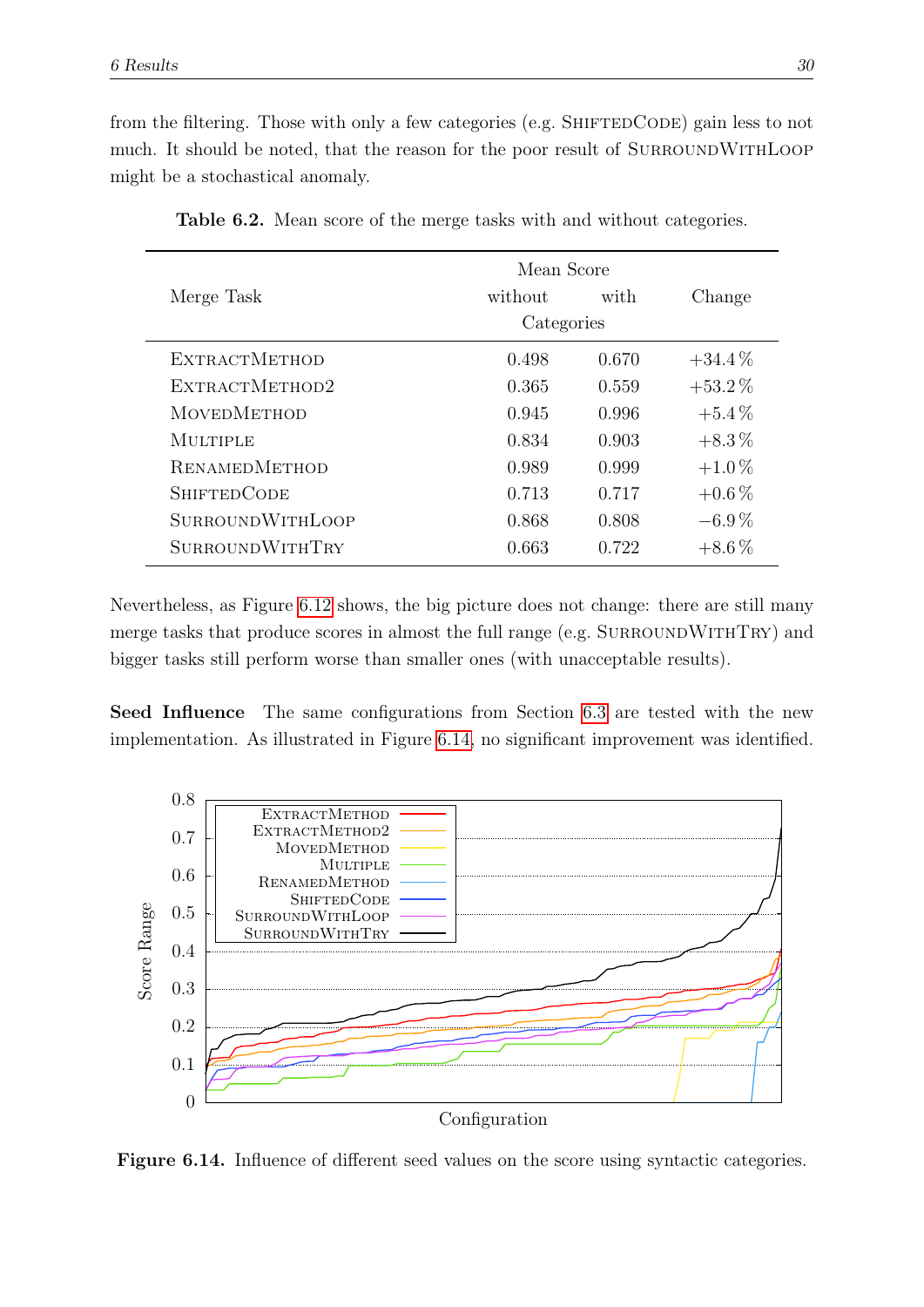Runtime Improvement The most striking result to emerge from the data is the reduced runtime. The results were gathered on a machine with an Intel Core i7 Skylake clocked at 2.6 GHz with 16 GiB of RAM available. Table [6.3](#page-39-0) shows the runtime of the different configurations for each merge task. As the application is running multithreaded inside the Java Virtual Machine, the runtime values were averaged over 10 runs, each with a random weighting configuration.

<span id="page-39-0"></span>

|                         |            | <b>Runtime</b> |           |
|-------------------------|------------|----------------|-----------|
| Merge Task              | without    | with           | Change    |
|                         |            | Categories     |           |
| <b>EXTRACTMETHOD</b>    | $144.26$ s | $48.26$ s      | $-66.5\%$ |
| EXTRACTMETHOD2          | $402.61$ s | 114.36 s       | $-71.6\%$ |
| <b>MOVEDMETHOD</b>      | $13.61$ s  | $6.43$ s       | $-52.7\%$ |
| <b>MULTIPLE</b>         | 23.57 s    | $11.03$ s      | $-53.2\%$ |
| <b>RENAMEDMETHOD</b>    | 2.77 s     | $1.58$ s       | $-42.9\%$ |
| <b>SHIFTEDCODE</b>      | 20.80 s    | 9.49 s         | $-54.4\%$ |
| <b>SURROUNDWITHLOOP</b> | $26.54$ s  | $11.86$ s      | $-55.3\%$ |
| <b>SURROUNDWITHTRY</b>  | $19.72$ s  | $9.12$ s       | $-53.7\%$ |

Table 6.3. Runtime of the merge tasks with and without categories.

As expected, the experiments show that filtering nodes lead to reduced runtime. In fact, the new implementation allows JDime to process the merge tasks about twice as fast than before. Especially those tasks with more nodes in the ASTs take drastically less time.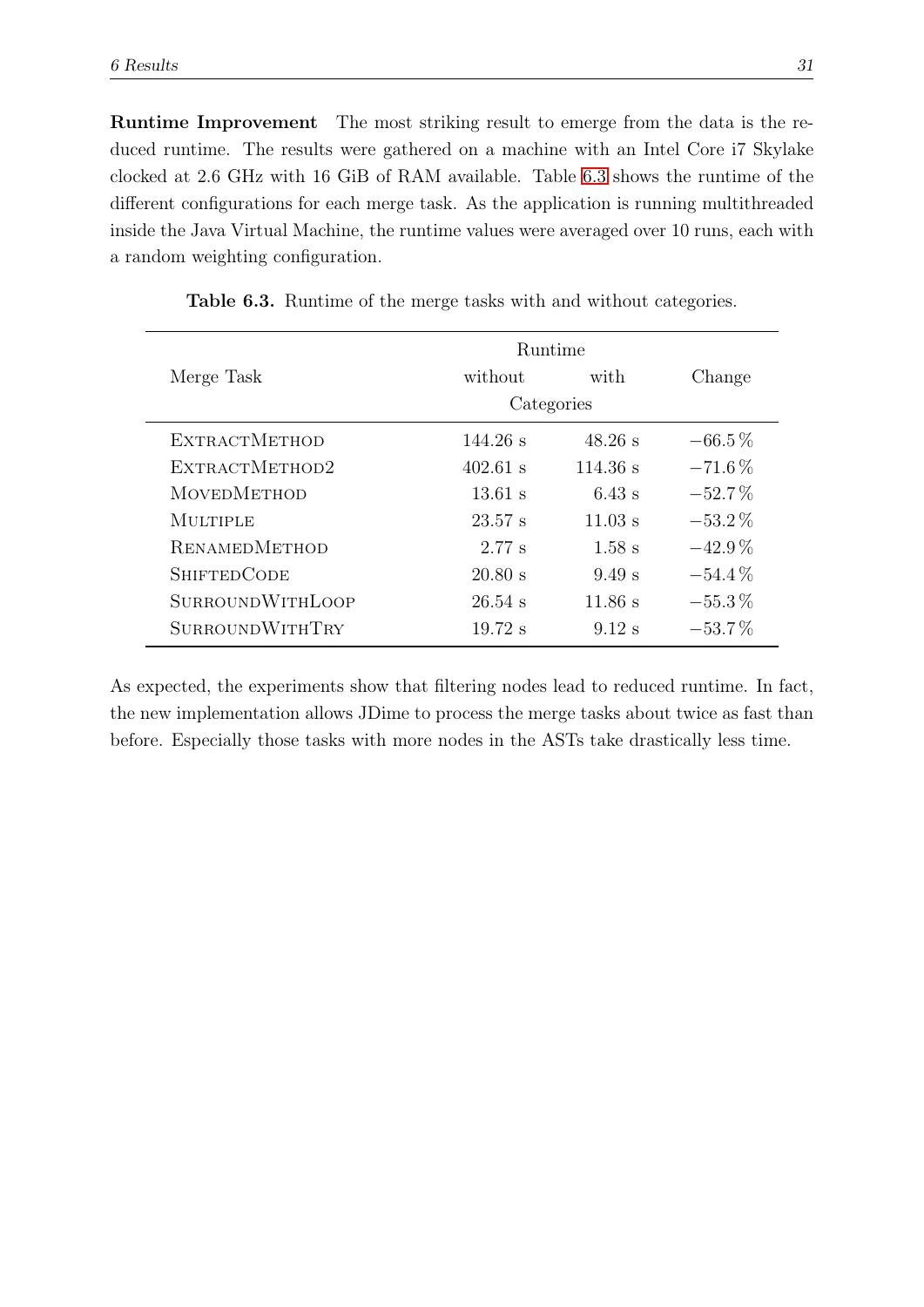# CHAPTER 7

#### <span id="page-40-0"></span>Conclusion and Future Work

This thesis gave an overview over common merging techniques in Version Control Systems and examined the structured approach in particular. The de-facto standard in merging today is a line-based, textual method, which is applicable to all kinds of plain text files, because of its generality and speed. But on the other hand, by not using any information about the structure of a document at all, such tools tend to produce a large number of conflicts, which are in some cases hard to resolve manually. Structured algorithms provide much more power to match elements and detect conflicts in order to assist users while merging files, but they are slower and restricted to specific programming languages. One example is the AST-based implementation in JDime, which performs a syntactic merge on Java files. The fundamental part of this approach is the Flexible Tree Matching algorithm with its cost model containing many parameters that control the effectiveness and efficiency of the strategy.

This thesis investigated the influence of weightings on those costs using different merge tasks and could show, that there is a relation between better merging results and the individual weights. Nevertheless, bigger merge tasks with more nodes in the AST perform always worse than their smaller counterparts and do not even get in the range of "good" results. The research could possibly support the decision to use the Flexible Tree Matching approach in JDime after a textual merge has resulted in conflicts.

The experiments could confirm that the parameter controlling the proposal of matchings, which is hard-coded as  $p = 0.7$  is indeed a good choice, considering that other values did not improve the quality of the matchings. This research has also raised many questions in need of further investigation regarding the influence of a seed on the correctness of the algorithm. Future studies should target this topic in particular.

The introduction of syntactic categories to the AST's nodes could improve the correctness of the particular merge scenarios, although the big picture did not change. However, the runtime of each scenario could be drastically reduced: a merge task runs up to four times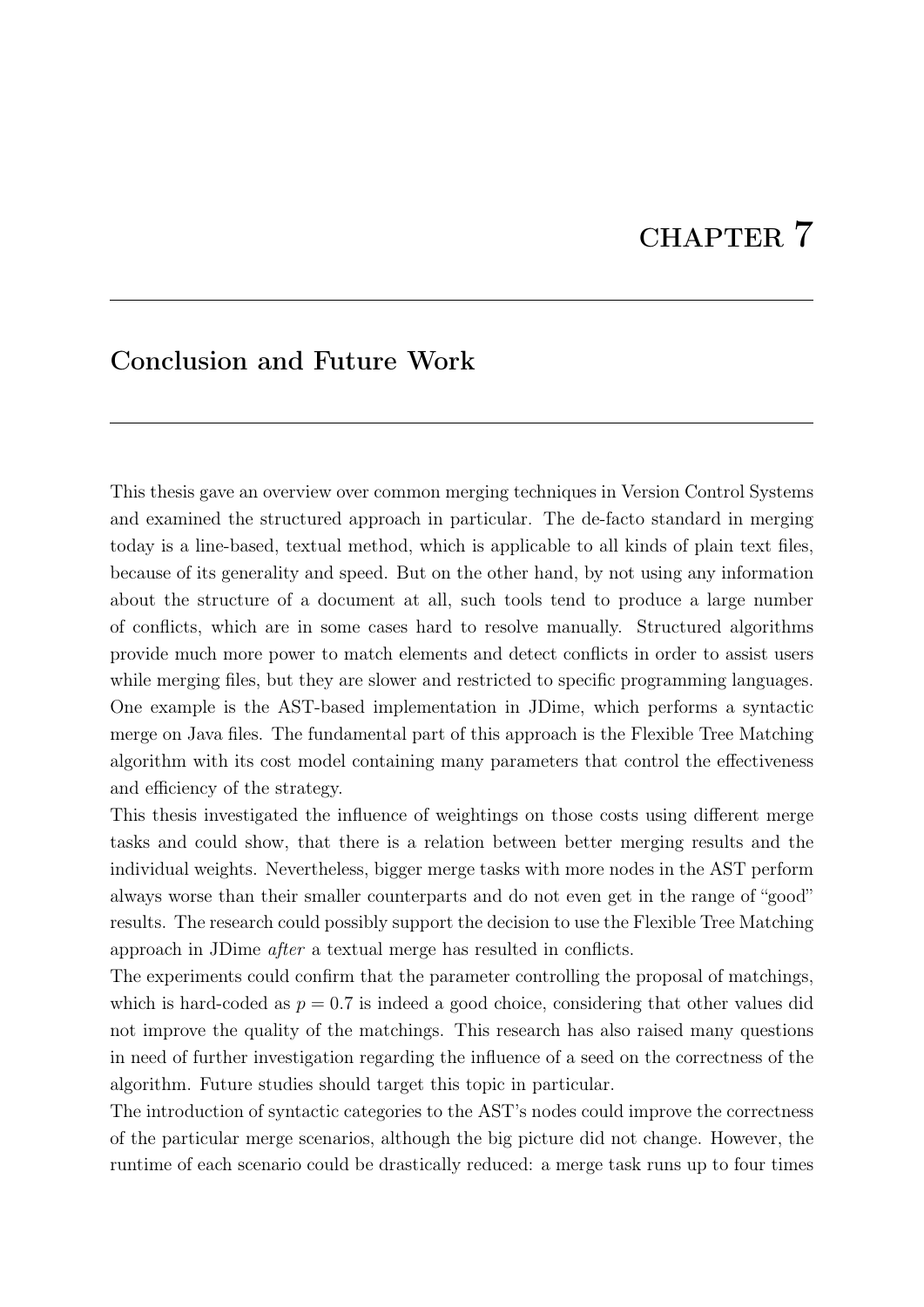and at least twice as fast as without categories, thanks to the filtering for suitable nodes. These findings suggest the opportunities for future research to optimize filtering even further. On a wider level, List nodes can be assigned different categories to differentiate a modifier list from a parameter list. This could reduce the runtime of a matching even more.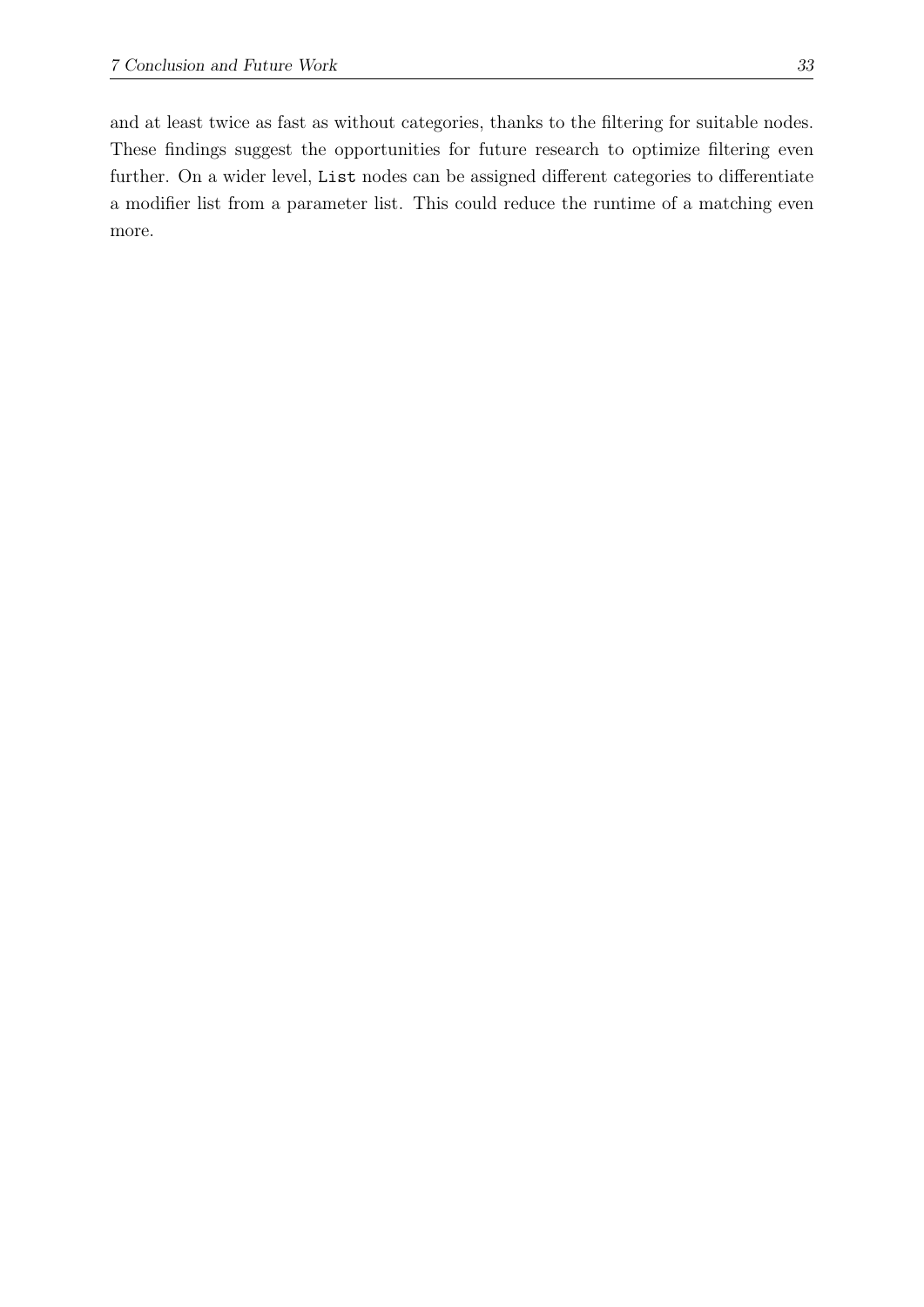# Bibliography

<span id="page-42-7"></span><span id="page-42-6"></span><span id="page-42-5"></span><span id="page-42-4"></span><span id="page-42-3"></span><span id="page-42-2"></span><span id="page-42-1"></span><span id="page-42-0"></span>

| [AL]                 | Sven Apel and Olaf Leßenich. JDime: Structured Merge with Auto-Tuning.<br>URL: http://www.infosun.fim.uni-passau.de/se/JDime/ (visited on<br>$10/03/2017$ .                                                                         |
|----------------------|-------------------------------------------------------------------------------------------------------------------------------------------------------------------------------------------------------------------------------------|
| [At]                 | Atlassian-Tutorials. What is version control. URL: https://www.atlassian.<br>com/git/tutorials/what-is-version-control (visited on $10/03/2017$ ).                                                                                  |
| [CG95]               | Siddhartha Chib and Edward Greenberg. "Understanding the Metropolis-<br>Hastings Algorithm". In: The American Statistician 49.4 (1995), pp. 327–<br>335.                                                                            |
| $\left[dev17\right]$ | scikit-learn developers. Decision Trees. 2017. URL: http://scikit-learn.<br>org/stable/modules/tree.html (visited on $10/03/2017$ ).                                                                                                |
| $[G\ddot{u}n14]$     | Tobias Günther. Understanding the Concept of Branches in Git. 2014. URL:<br>https://www.git-tower.com/blog/understanding-branches-in-git/<br>(visited on $10/03/2017$ ).                                                            |
| $[$ Haw $]$          | Douglas Hawks. What Is a Decision Tree? - Examples, Advantages & Role<br>in Management. URL: http://study.com/academy/lesson/what-is-<br>a-decision-tree-examples-advantages-role-in-management.html<br>(visited on $10/03/2017$ ). |
| [Inc08]              | Free Software Foundation Inc. Comparing and Merging Files. Nov. 2008. URL:<br>https://www.gnu.org/software/diffutils/manual/html_node/index.<br>html (visited on $10/03/2017$ ).                                                    |
| [ <i>Just1</i> ]     | JastAdd-Team. ExtendJ: The JastAdd Extensible Java Compiler. 2011. URL:<br>http://jastadd.org/web/extendj/ (visited on $10/03/2017$ ).                                                                                              |
| $[Kum+11]$           | Ranjitha Kumar et al. "Flexible tree matching". In: Proceedings of the Twenty-<br>Second International Joint Conference on Artificial Intelligence-Volume Vol-<br><i>ume Three.</i> AAAI Press. 2011, pp. 2674–2679.                |
| [ <b>LAL15</b> ]     | Olaf Leßenich, Sven Apel, and Christian Lengauer. "Balancing precision and<br>performance in structured merge". In: Automated Software Engineering 22.3<br>$(2015)$ , pp. 367–397.                                                  |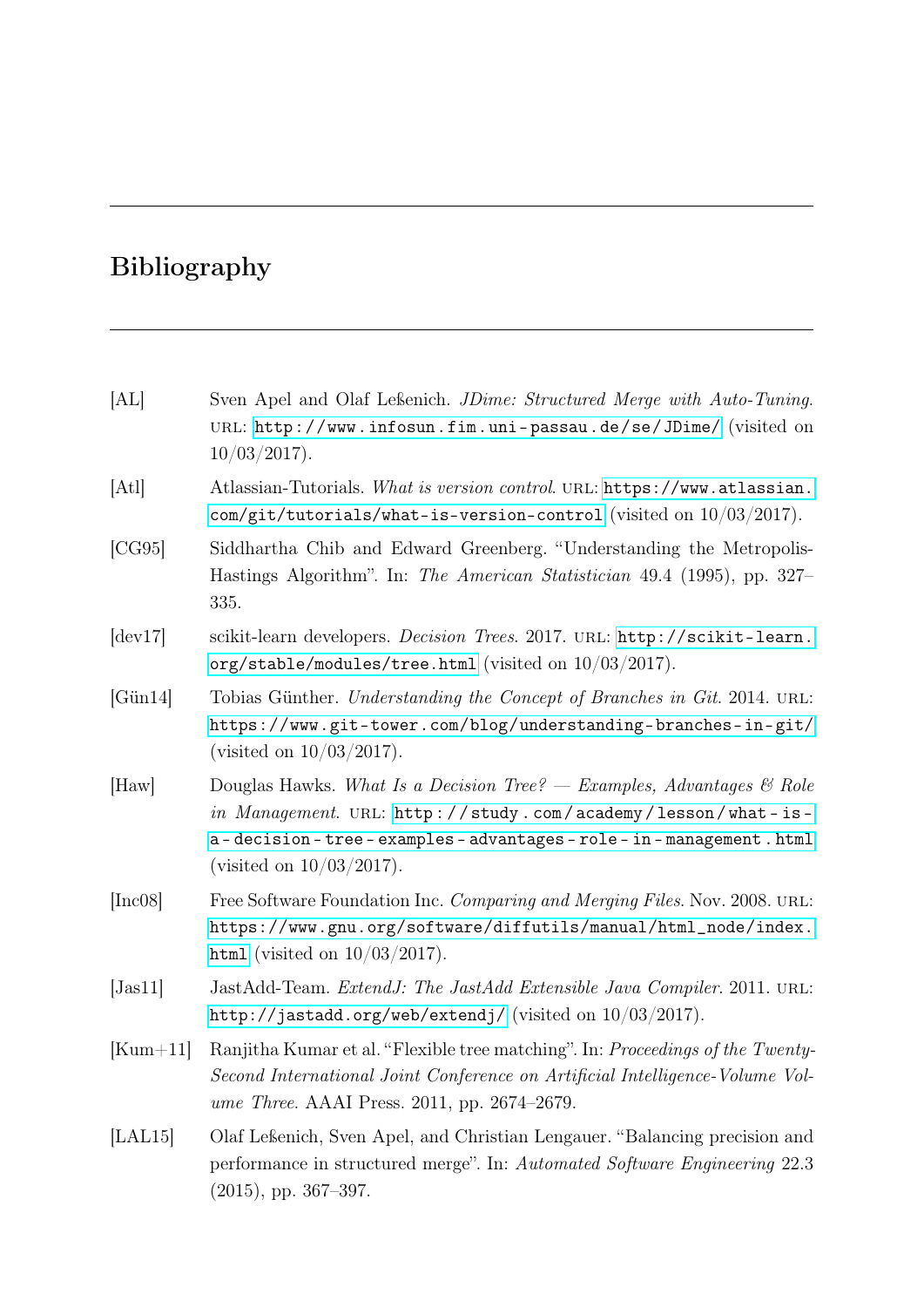- <span id="page-43-1"></span>[Leß12] Olaf Leßenich. "Adjustable Syntactic Merge of Java Programs". MA thesis. University of Passau, Feb. 2012.
- <span id="page-43-3"></span>[Ped+11] F. Pedregosa et al. "Scikit-learn: Machine Learning in Python". In: Journal of Machine Learning Research 12 (2011), pp. 2825–2830.
- <span id="page-43-2"></span>[Say] Saed Sayad. Decision Tree — Classification. url: [http://www.saedsayad.](http://www.saedsayad.com/decision_tree.htm) [com/decision\\_tree.htm](http://www.saedsayad.com/decision_tree.htm) (visited on 10/03/2017).
- <span id="page-43-0"></span>[Sei16] Georg Seibt. "Applying Flexible Tree Matching to Abstract Syntax Trees". MA thesis. University of Passau, Sept. 2016.